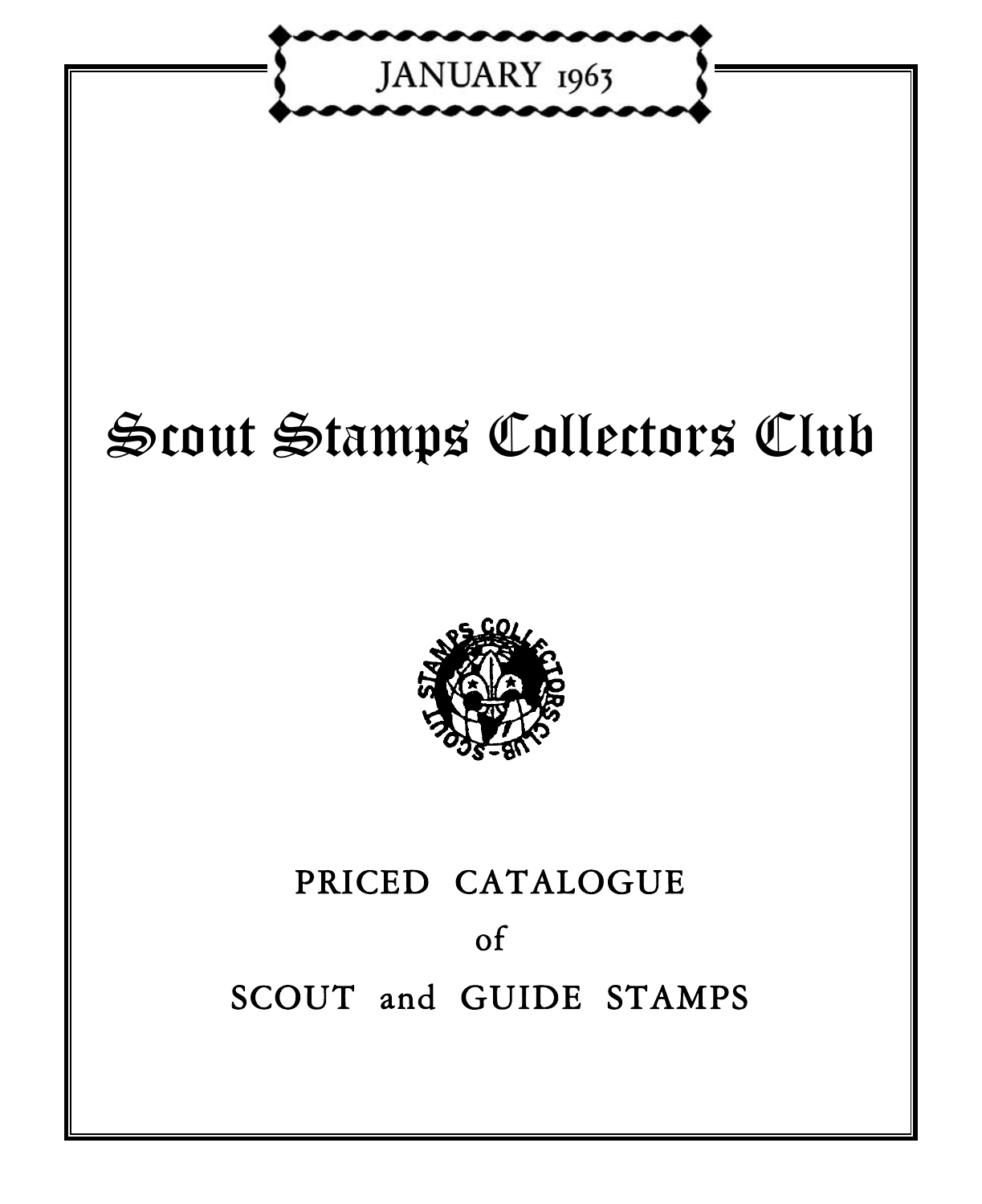# WHO'S WHO of the SCOUT STAMPS COLLECTORS CLUB

| PRESIDENT                      | х | Roy E. Rhodes Esq.<br>38 Richmond Avenue<br>Highams Park, London, E. 4.  |
|--------------------------------|---|--------------------------------------------------------------------------|
| VICE PRESIDENT                 | х | Maj. Gen. D.C. Spry, C.B.E.,<br>D. S.O., C.D.                            |
| SECRETARY-GENERAL<br>TREASURER | х | Howard L. Fears, Esq.<br>11 Salisbury Road<br>Seaford, Sussex            |
| MEMBERSHIP<br>SECRETARY        | X | F. Stanley Blunt, Esq.<br>20 George Street<br>Berkhamsted, Herts.        |
| RENEWALS<br>SECRETARY          |   | Jack Wishart, Esq.<br>233 Parkside<br>Darlington, Co. Durham             |
| PUBLICITY<br>SECRETARY         | 폿 | John E.O. Hobbs, Esq.<br>Helvetia, 16 Blandford Ave.<br>Whitton, Middx.  |
| JOURNAL<br>EDITOR              | 폿 | Wilfred Nodder, Esq.<br>158 Bradford Road<br>Combe Down, Bath, Somerset. |
| ASSISTANT<br>EDITOR            |   | John Roake, Esq.<br>41a Baker Street<br>Weybridge, Surrey                |
|                                | х | W. Thos. Holton, Esq.<br>96 Midland Road<br>Luton, Beds.                 |

x Committee Members.

Continued on page III of cover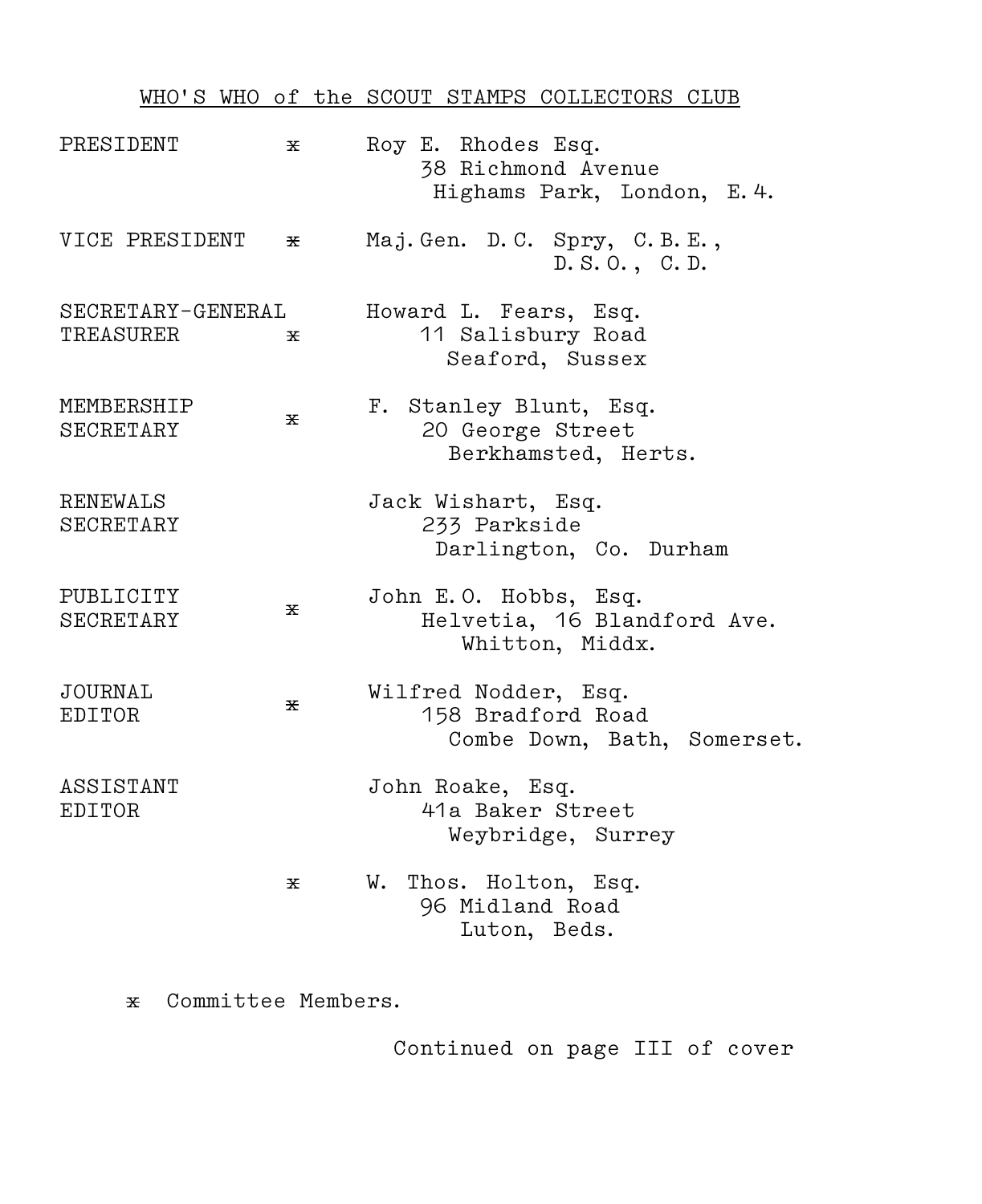#### SCOUT STAMPS COLLECTORS CLUB

#### PRICED CATALOGUE

OF

BOY SCOUT AND GIRL GUIDE STAMPS

| First compiled               |                 | 1959         |
|------------------------------|-----------------|--------------|
| Second Edition  January 1961 |                 |              |
| Revised                      | $\cdot$ $\cdot$ | January 1963 |

BY

ROY E. RHODES and JOHN ROAKE

 (with acknowledgments to Harry D. Thorsen, Jr., and all our friends in SCOUTING ON STAMPS SOCIETY INTERNATIONAL)

#### N O T E S

. .

- 1. The Club does not undertake to supply the material quoted herein at the prices mentioned. This book– let is but a guide, the prices being culled from the London market and thus may differ elsewhere in the world.
- 2. First Day Cover prices will not all be accurate, as "extras" frequently occur, i.e. Registration labels, seals, whether or not posted on location, etc., must influence matters – the majority may be taken as "minimum" figures.
- 3. Section B, as such is only the opinion of the com– pilers and readers must exercise their own judgment.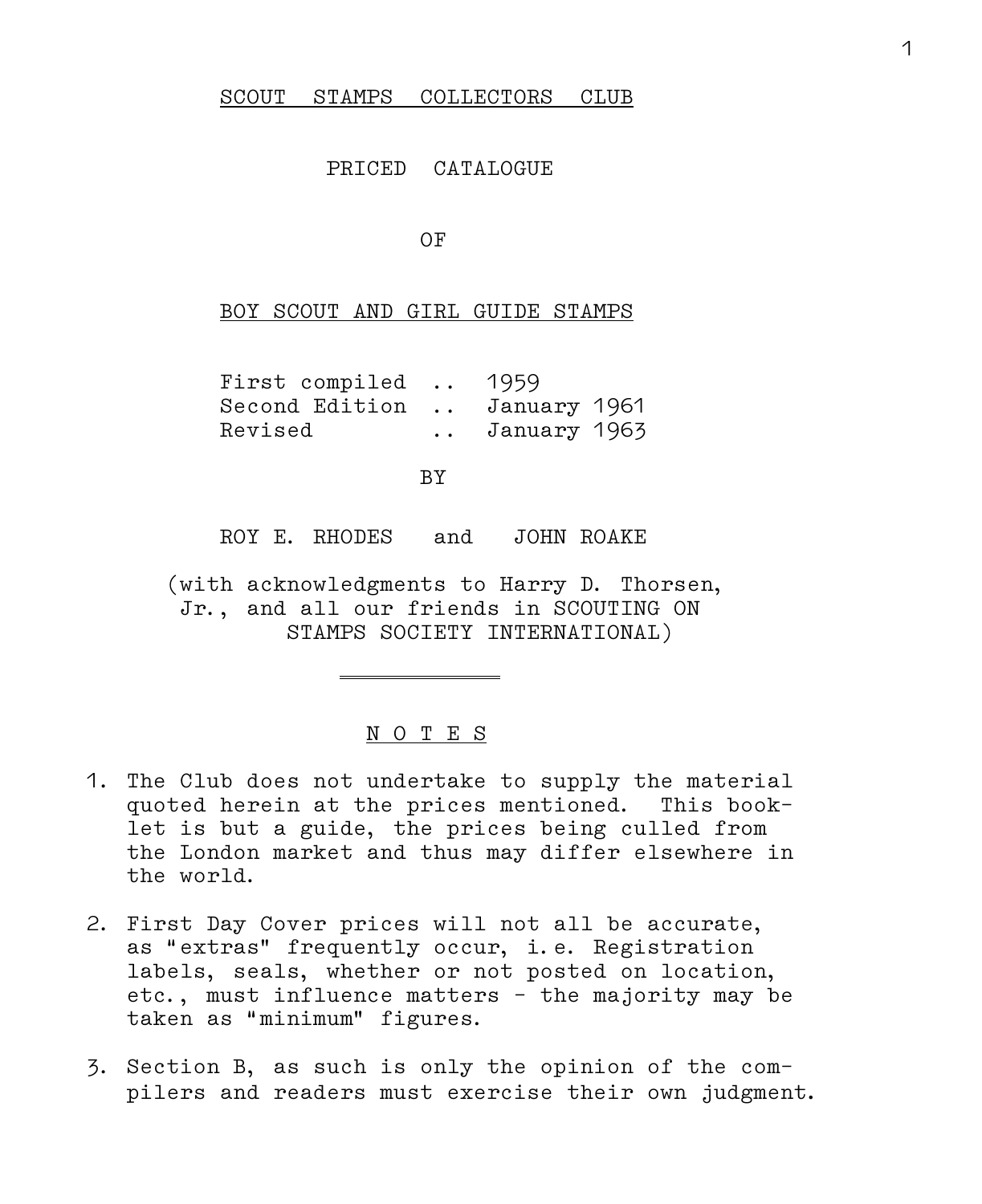- 4. Early issues are prone to forgers and Roumania and Turkey have fallen victim to bogus cover producers with fake cancellations so BEWARE!
- 5. The details shown under "General Information" is an innovation and it is hoped that considerable improve– ment will be made in the next edition.
- 6. No quotations are available for items not priced and readers should judge them on their own merits.
- 7. Gibbons "Simplified" catalogue numbers have been used throughout.

––––o0o––––

#### CURRENCY TABLE

| <b>ENGLISH</b>                                | AUSTRIA                                       | BELGIUM                                   | <b>CANADA</b>                                               | <b>DENMARK</b>                              | <b>FRANCE</b>                          | W. GERMANY                            |
|-----------------------------------------------|-----------------------------------------------|-------------------------------------------|-------------------------------------------------------------|---------------------------------------------|----------------------------------------|---------------------------------------|
| £1 $(20/-)$<br>$10/-$<br>$5/-$<br>$1/-$<br>6d | $-72.40$<br>36.20<br>18.10<br>3,62<br>1.81    | 139.40<br>69.70<br>34.85<br>6.97<br>3,43  | 3.02<br>1.51<br>.75 <sub>1</sub><br>.15 <sub>1</sub><br>.08 | 19.35<br>9.67<br>4.32<br>., 98.<br>. 49.    | 13.72<br>6.86<br>3,43<br>- 69<br>. 34. | 11.22<br>5.61<br>2,30<br>. 56<br>. 28 |
| <b>ENGLISH</b>                                | <b>HOLLAND</b>                                | <b>ITALY</b>                              | <b>NORWAY</b>                                               | PORTUGAL                                    | SWEDEN                                 | SMISS                                 |
| £1 $(20/-)$<br>$10/-$<br>$5/-$<br>$1/-$<br>6d | 10, 10<br>5.05<br>-2.52<br>$\sim$ 50<br>$-25$ | 1740<br>-870<br>435<br>- 87<br>44         | 20.02<br>10.01<br>5.00<br>1,00<br>- . 50                    | 80.20<br>40.10<br>20.05<br>$-4, 01$<br>2,00 | 14.51<br>7.25<br>3.63<br>$-72$<br>- 36 | 12.10<br>6.05<br>3,02<br>.60<br>- 30  |
| <b>ENGLISH</b>                                | <b>GREECE</b>                                 | INDIA                                     | <b>AUSTRALIA</b>                                            | <b>SPAIN</b>                                | HONG KONG                              | U.S.A.                                |
| £1 $(20/-)$<br>$10/-$<br>$5/-$<br>$1/-$<br>6d | 83.75<br>41,88<br>20.94<br>4.19<br>2, 10      | 13.11<br>6.55<br>3.27<br>$-66$<br>$-1.33$ | $25/-$<br>12/6<br>6/3 .<br>1/3<br>- 7½d                     | 167.80<br>83.90<br>41.95<br>8.39<br>4, 20   | 17.14<br>8.57<br>4.28<br>- 53<br>- 26  | 2,80<br>1,40<br>. 70<br>.15<br>.08    |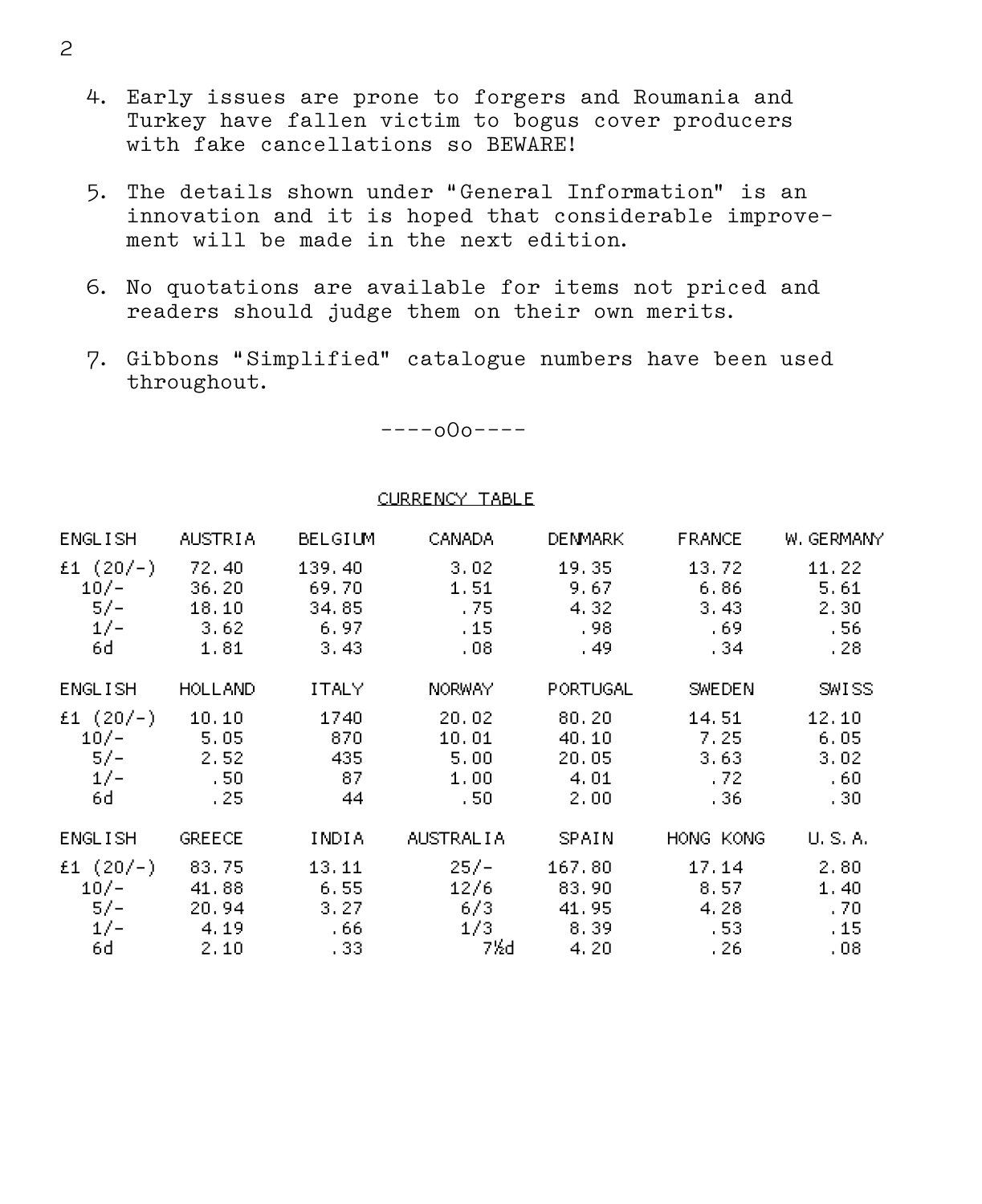## SECTION A

## SCOUT AND GUIDE ISSUES

| No.  | DATE.            | DESCRIPTION                                                                                                                                                                                                                                                                                                                  | MINT       | <b>USED</b> | FDC.            | GENERAL INFORMATION                                                                                                                            |
|------|------------------|------------------------------------------------------------------------------------------------------------------------------------------------------------------------------------------------------------------------------------------------------------------------------------------------------------------------------|------------|-------------|-----------------|------------------------------------------------------------------------------------------------------------------------------------------------|
|      | 1962<br>25 Oct.  | AF GHANI STAN<br>commemorating Afghan Boy<br>Scouts $-$<br>green, red, yellow)<br>1p.<br>buff, pink, slate )<br>2p.<br>pink, slate<br>3p.<br>$\rightarrow \star$<br>olive, pink, mauve)<br>4p.<br>grey, brown, pink)<br>25p.<br>green, brown, pink) ¢<br>50p.<br>green, lake, buff )<br>75p.<br>blue, slate, pink )<br>100p. |            |             |                 | Scout Association<br>now under forma-<br>tion.<br>*400,000 copies<br>issued.<br>¢20,000 copies<br>issued.<br>See Section B for<br>Imperf. set. |
| 625. | 1961.<br>17 Jan. | <b>ARGENTINA</b><br>National Scout Camp -<br>1 Peso, red                                                                                                                                                                                                                                                                     | 54.        | 54.         | 2/6             | Three different<br>Scout postmarks                                                                                                             |
| 127  | 1948<br>15 Nov.  | <b>AUSTRALIA</b><br>Pan Pacific Jamboree,<br>Wonga Park -<br>2½d red<br>Imprint block 4                                                                                                                                                                                                                                      | 6d.<br>3/6 | 1d<br>3/6   | $4/-$<br>$10/-$ | Special hexagonal<br>postmark. Several<br>minor varieties                                                                                      |
| 152  | 1952<br>19 Nov.  | Pan Pacific Jamboree,<br>Greystanes<br>3½d claret                                                                                                                                                                                                                                                                            | 6d         | 1d          | 3/6             | on stamp.<br>No imprint. Special<br>hexagonal post<br>mark.                                                                                    |
| 237  | 1960<br>18 Aug.  | Golden Jubilee of Guiding:<br>5d, blue                                                                                                                                                                                                                                                                                       | 6d         | 2d.         | $2/-$           | No imprint. No<br>special postmark                                                                                                             |
| 770  | 1951<br>3 Aug.   | <b>AUSTRIA</b><br>7th World Jamboree,<br>Bad Ischl –<br>1 sch. Red, Yellow, Green                                                                                                                                                                                                                                            | $6/-$      | 4/6         | $15/-$          | Special "Jews<br>Harp" postmark.                                                                                                               |
|      | 1962<br>5 Oct.   | 50th Anniversary -<br>1.50 sch. green                                                                                                                                                                                                                                                                                        | 10d        | 10d         | 2/6             | F.D. postmarks<br>numbered 1 to 11                                                                                                             |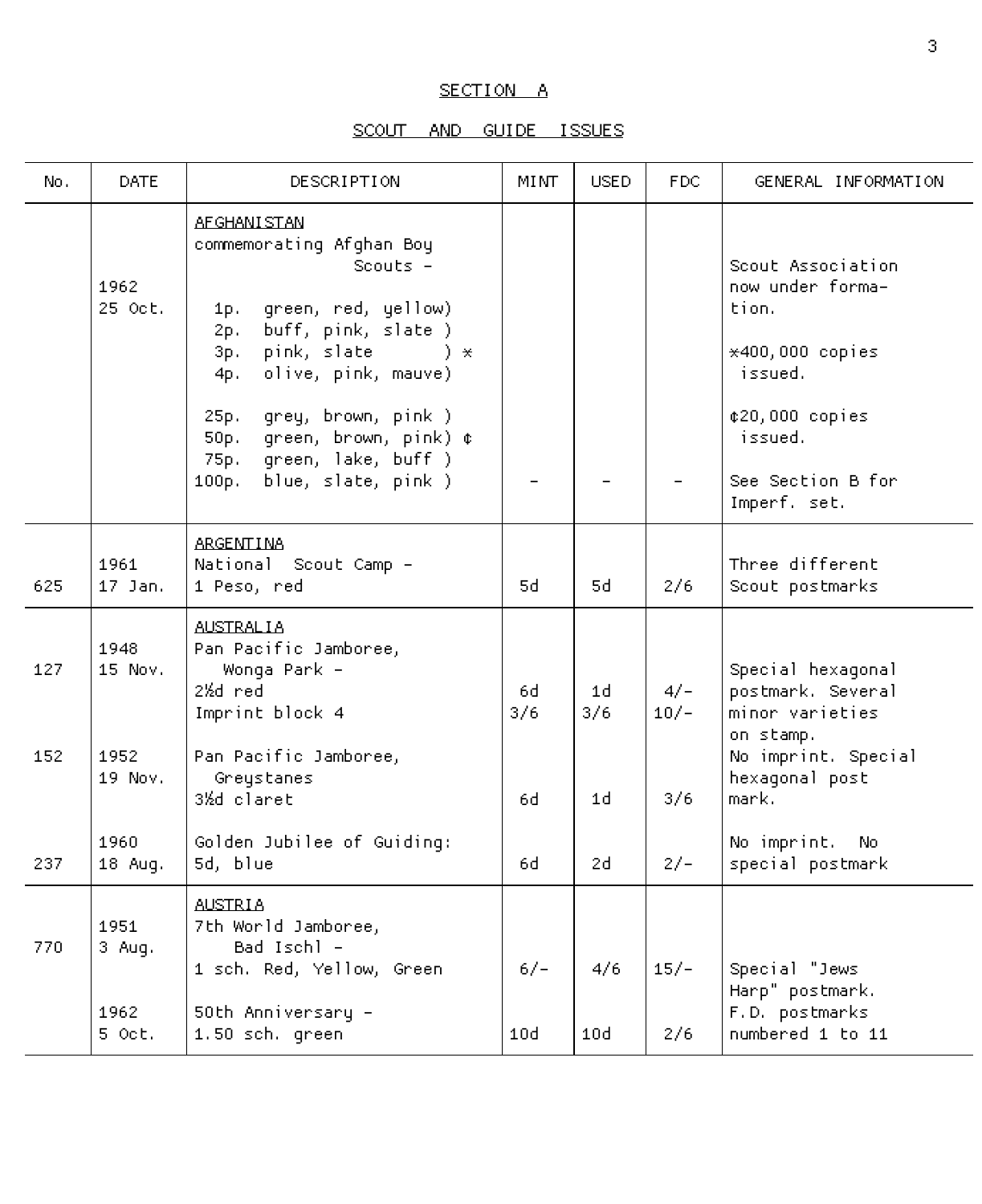| No.               | <b>DATE</b>      | DESCRIPTION                                                                                                  | MI NT. | <b>USED</b> | FDC.   | GENERAL INFORMATION                                                               |
|-------------------|------------------|--------------------------------------------------------------------------------------------------------------|--------|-------------|--------|-----------------------------------------------------------------------------------|
| 194<br>195<br>196 | 1962<br>9 Mar.   | <b>BARBADOS</b><br>Golden Jubilee -<br>4c. orange and black<br>12c. grey and blue<br>\$1.20c. olive and pink | 6/6    | 7/6         | $10/-$ | No special postmark                                                               |
| 972<br>973        | 1957<br>29 Jun.  | <b>BELGIUM</b><br>50th Anniversary -<br>80c. grey<br>4 FR. green                                             | 1/6    | $2/-$       | 3/6    | No special postmark                                                               |
| 618               | 1954<br>27 Jul.  | BRAZIL.<br>International Camp, Sao Paulo:<br>1.20 Cr. blue.                                                  | $1/-$  | $1/-$       | $6/-$  | In sheets 25.<br>Special postmark.                                                |
| 673               | 1957<br>1 Aug.   | B-P. Centenary -<br>3.30 Cr. claret                                                                          | $1/-$  | $1/-$       | 3/6    | Special postmark                                                                  |
| 746               | 1960.<br>23 Jul. | 50th Anniversary -<br>3.30 Cr. orange                                                                        | 84.    | h8          | 2/6    | In sheets 25. Air-<br>mail: printed by<br>Brazilian treasury.<br>Special postmark |
| 291               | 1955             | CANADA.<br>8th World Jamboree,<br>Niagara on Lake -                                                          |        |             |        |                                                                                   |
| 320               | 20 Aug.          | 5c. green and brown                                                                                          | $1/-$  | 2d.         | 2/6    | Thick paper variety<br>exists.                                                    |
|                   | 1960             | Imprint block 4 (Plates<br>$1$ or $2)$<br>Guide 50th Anniversary -                                           | $5/-$  | $5/-$       | $10/-$ | 2 different slogan<br>postmarks.                                                  |
|                   | 20 Apr.          | 5c. brown and blue<br>Imprint block 4 (Plates<br>$1$ or $2)$                                                 | h8.    | 24.         | 2/6    | No special postmark.                                                              |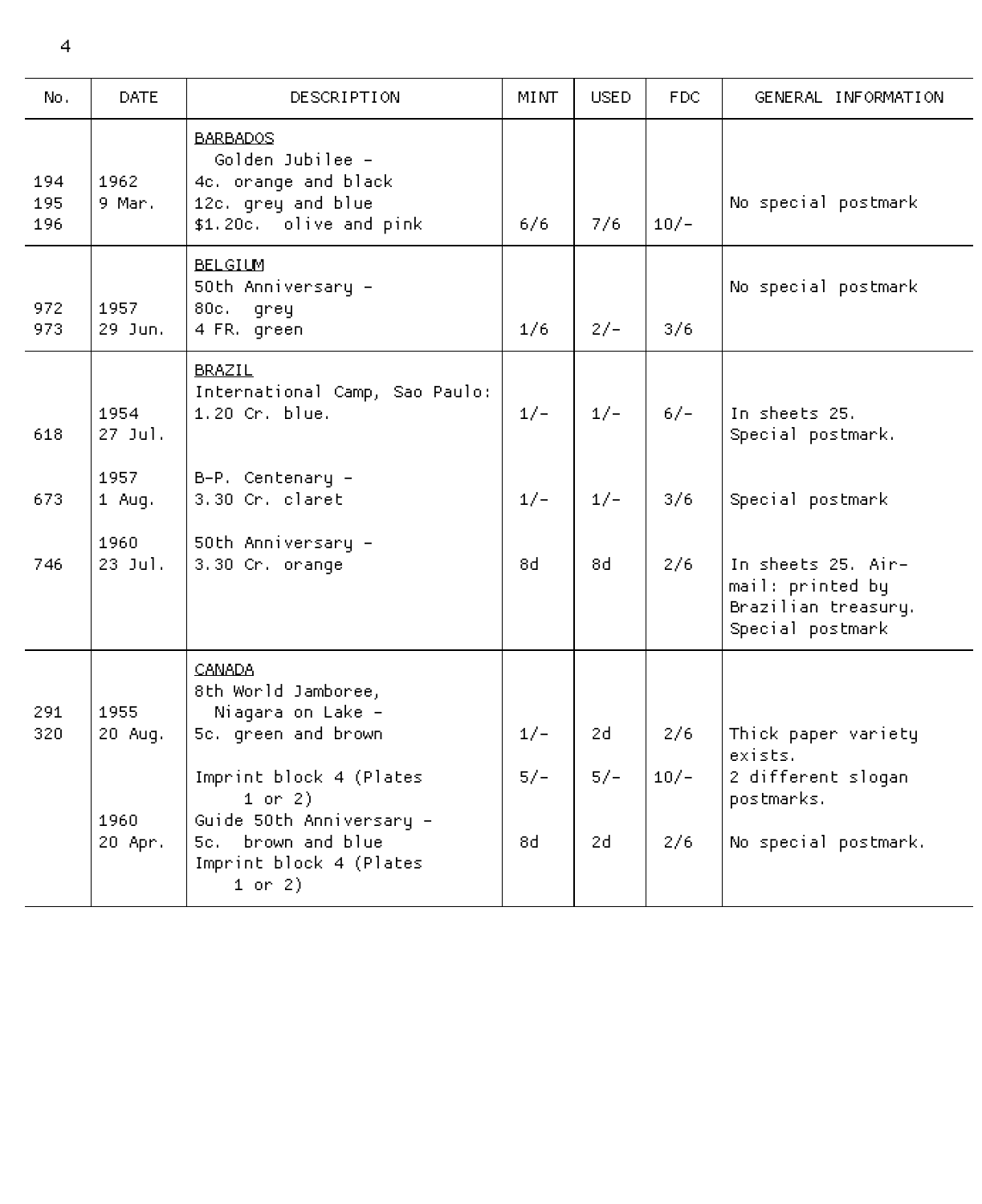| No.                 | <b>DATE</b>                        | <b>DESCRIPTION</b>                                                                                                                                                                                             | <b>MINT</b>                | <b>USED</b>               | FDC.                           | GENERAL INFORMATION                                                                                                                                                                                                                                                               |
|---------------------|------------------------------------|----------------------------------------------------------------------------------------------------------------------------------------------------------------------------------------------------------------|----------------------------|---------------------------|--------------------------------|-----------------------------------------------------------------------------------------------------------------------------------------------------------------------------------------------------------------------------------------------------------------------------------|
| 134<br>137          | 1960<br>8 Feb.<br>1962<br>12 Mar.  | CANAL ZONE (PANAMA)<br>50th Anniversary -<br>4c. red, brown and blue<br>Plate Block 4<br>Guide 50th Anniversary -<br>4c. green and brown<br>Plate Block 4                                                      | 9d.<br>$5/-$<br>6d.<br>3/6 | 9d.<br>57–1<br>6d.<br>3/6 | 2/6<br>$10/-$<br>2/6<br>$10/-$ | No special postmark<br>No special postmark                                                                                                                                                                                                                                        |
|                     | 1962<br>26 Jul.                    | <b>COLOMBIA</b><br>25th & 30th Anniversaries<br>of Guiding & Scouting:<br>10c. turquoise and brown<br>15c. brown and salmon<br>40c. brown $\star$<br>lilac and yellow ¢<br>\$1.<br>blue and brown<br>\$1<br>*. | 5/6                        | 5/6                       | 8/6                            | * airmail<br>¢ Express<br>Special postmark. A<br>few covers received<br>cancel with error of<br>spelling "CONCELJO"<br>instead of "CONSELSO".<br>Later corrected.                                                                                                                 |
| 276                 | 1962<br>26 Feb.                    | CEYLON.<br>Golden Jubilee -<br>35c. brown and blue<br>Imprint blocks 4                                                                                                                                         | 9d.<br>$4/-$               | 9d.<br>$4/-$              | 2/6                            | Two special double line<br>camp postmarks; some<br>copies of one have<br>error of date - in-<br>verted 7 for 62                                                                                                                                                                   |
| 522<br>597<br>598   | 1954<br>27 Dec.<br>1957<br>22 Feb. | CUBA.<br>3rd National Scout Camp -<br>qreen<br>4c. –<br>B-P Centenary -<br>green and red<br>4c. –<br>12c. .<br>$q$ rey $*$                                                                                     | 1/3<br>$3/-$               | 6d.<br>$3/-$              | 57–1<br>$5/-$                  | No special postmark<br>* Airmail<br>No special postmark                                                                                                                                                                                                                           |
| 1<br>$\overline{2}$ | 1919<br>7 Nov.<br>1918<br>21 Dec.  | CZECHOSLOVAKIA<br>Scout Post -<br>10h.<br>blue<br>20h.<br>red.<br>o/p "Prijedz Presidentia<br>Masaryka"<br>10h. l<br>blue<br>$\star$<br>20h.<br>red.<br>*.                                                     | $50/-$<br>$£75+$           | $50/-$<br>$£75+$          | £7.10.<br>each                 | Forgeries alleged to<br>exist. Die stamped<br>in singles; 'perf' is<br>part of design, thus<br>no pairs or blocks<br>exist.<br>Postmarks –<br>1) 'MV' Killer cancel<br>2) 'POSTA SKAUTU with<br>hand written date½<br>3) Rare dual cancel.<br>$\star$ Only 100-150 sets<br>exist. |

the contract of the contract of the contract of the contract of the contract of the contract of the contract of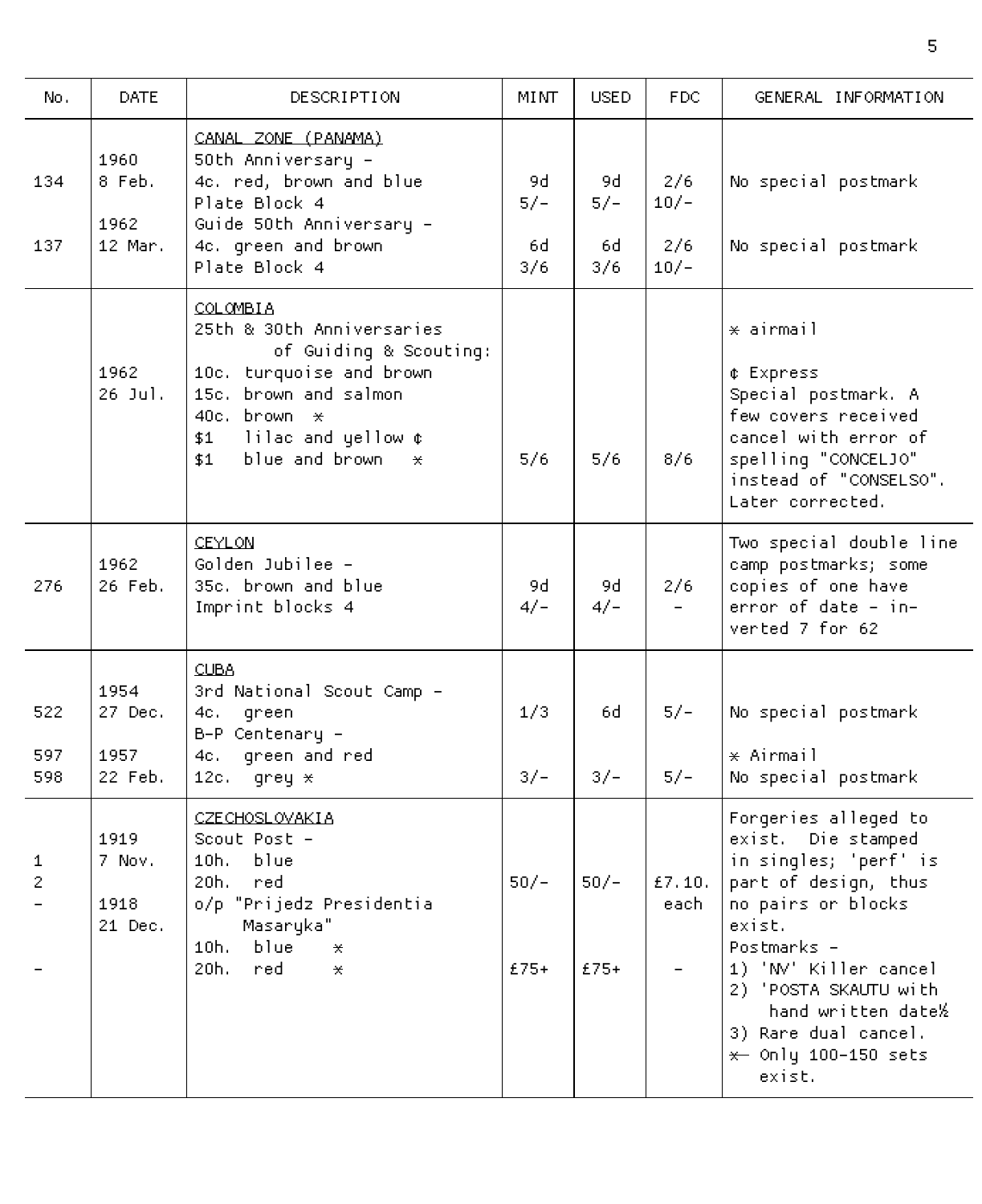| No.                                                  | DATE                                | DESCRIPTION                                                                                                                                                                                                                                                                                                                                       | MINT  | <b>USED</b> | FDC.   | GENERAL INFORMATION                                                                                      |
|------------------------------------------------------|-------------------------------------|---------------------------------------------------------------------------------------------------------------------------------------------------------------------------------------------------------------------------------------------------------------------------------------------------------------------------------------------------|-------|-------------|--------|----------------------------------------------------------------------------------------------------------|
| 347                                                  | 1960<br>25 Oct.                     | <b>DENMARK</b><br>25th Anniversary of Guiding -<br>30 + 10 Ø brick red                                                                                                                                                                                                                                                                            | 8d.   | 8d.         | $2/-$  | No special postmark                                                                                      |
| 542<br>543<br>544<br>545<br>546<br>547<br>548<br>549 | 1957<br>5 Sep.                      | DOMINICAN REPUBLIC<br>50th Anniversary and B-P<br>Centenary (Olympic stamps<br>$o(p) -$<br>$1 + 2c.$<br>brown and blue<br>$2 + 2c.$<br>red and blue<br>$3 + 2c$ . blue<br>$5 + 2c.$<br>olive and blue<br>7 + 2c. red and blue<br>11 + 2c. green and blue $\star$<br>$16 + 2c$ . purple and blue $\times$<br>sepia and green $\star$<br>$17 + 2c.$ | 12/6  | 12/6        | 18/6   | Four miniature sheets<br>also exists. .<br>(see<br>Section B).<br>No special postmark<br>$\star$ airmail |
| 227<br>228                                           | 1937<br>1 May                       | DUTCH EAST INDIES<br>5th World Jamboree,<br>Vogelenzang -<br>7½ + 2½c, brown<br>$12\% + 2\%$ c, carmine                                                                                                                                                                                                                                           | $8/-$ | $7/-$       | $20/-$ | Double line slogan<br>postmark (scarce)                                                                  |
| 50<br>51<br>52.<br>385<br>386<br>387<br>388          | 1957<br>22 Feb.<br>1961.<br>19 Aug. | DUTCH WEST INDIES (ANTILLES)<br>50th Anniversary and B-P<br>Centenary -<br>$6 + 1\%c.$ yellow<br>7½ + 2½c. green<br>$15 + 5c.$<br>red.<br>Caribbean Guide Camp<br>(Surinam)<br>Multi-coloured<br>Semaphore<br>$8 + 2c.$<br>Guide Saluting)<br>$10 + 3c.$<br><b>Brownies</b><br>$15 + 4c.$<br>$20 + 5c$ .<br>Camp Fire                             | 4/6   | $5/-$       | $15/-$ | No special postmark<br>Special postmark                                                                  |
| 389                                                  |                                     | Guides and<br>25 + 6с.<br>)<br>fire                                                                                                                                                                                                                                                                                                               | 6/6   | 7/6         | $10/-$ |                                                                                                          |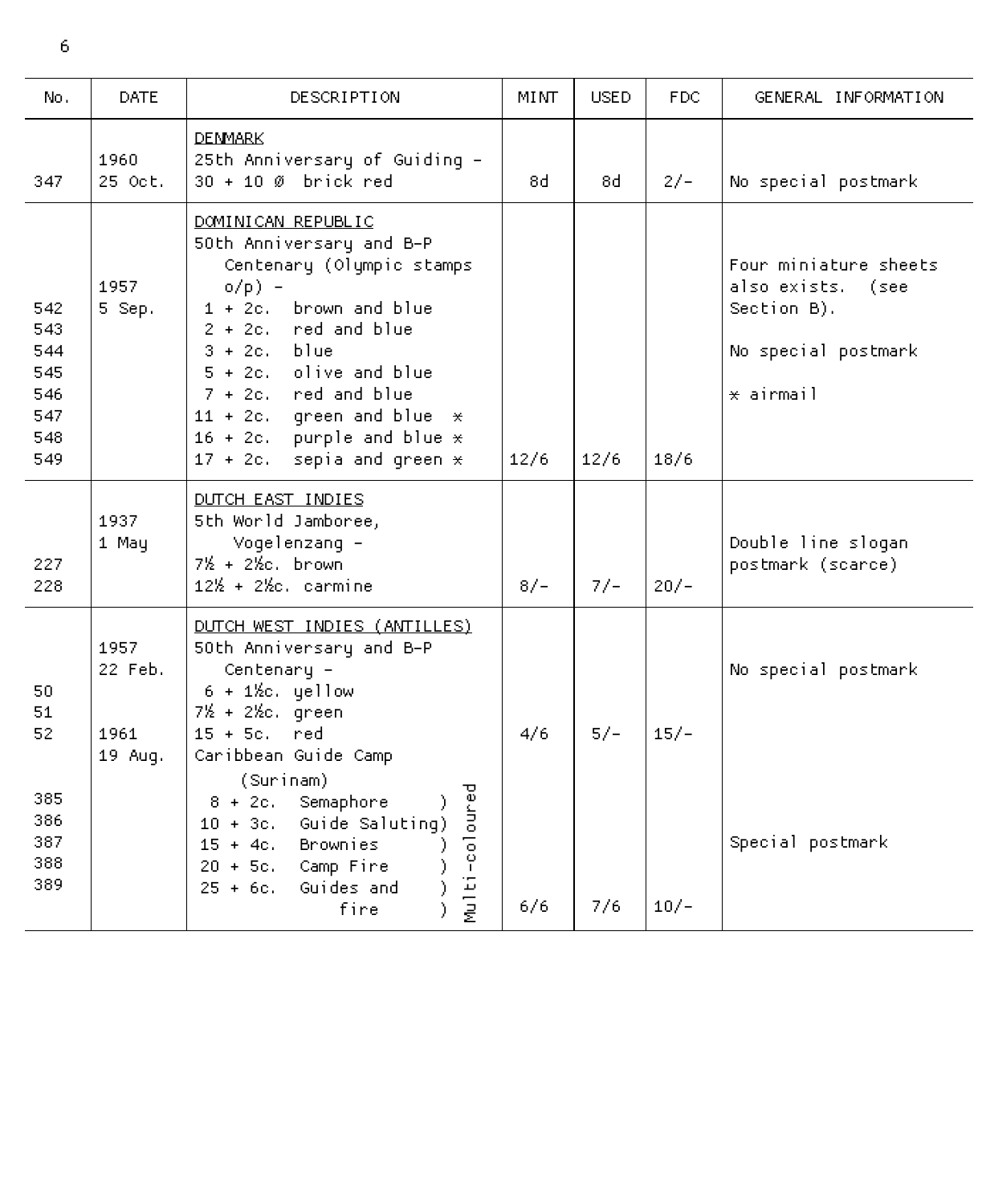| No.                                    | <b>DATE</b>                          | DESCRIPTION                                                                                                                                                                                                                | MI NT                         | <b>USED</b>                       | FDC.                                                                    | GENERAL INFORMATION                                                                                                                                                                                                                                                                           |
|----------------------------------------|--------------------------------------|----------------------------------------------------------------------------------------------------------------------------------------------------------------------------------------------------------------------------|-------------------------------|-----------------------------------|-------------------------------------------------------------------------|-----------------------------------------------------------------------------------------------------------------------------------------------------------------------------------------------------------------------------------------------------------------------------------------------|
| 459.<br>460.<br>461<br>636             | 1956<br>$25$ Jul.<br>1962<br>22 Feb. | <b>EGYPT</b><br>2nd. Pen Arab Jamboree -<br>$10 + 10m$ .<br>green<br>ultramarine<br>$20 + 10m$ .<br>blue<br>$35 + 15m$ .<br>3 x Imprint blocks 4<br>Guide Silver Jubilee -<br>10m.<br>blue<br>Imprint block 4              | $5/-$<br>$25/-$<br>5d.<br>2/6 | $7/-$<br>35/-<br>5d.<br>2/6       | $15/-$<br>$\overline{\phantom{0}}$<br>$2/-$<br>$\overline{\phantom{0}}$ | Special postmark<br>See Section B for<br>miniature sheets<br>No special postmark                                                                                                                                                                                                              |
| 409                                    | 1957<br>22 Feb.                      | <b>FINLAND</b><br>50th Anniversary –<br>blue<br>30m.                                                                                                                                                                       | 1/6                           | 1/3                               | $5/-$                                                                   | Special postmark                                                                                                                                                                                                                                                                              |
| 265<br>266<br>267<br>327<br>328<br>329 | 1957<br>11 Aug.<br>1959<br>8 Jul.    | FORMOSA (TAIWAN)<br>50th Anniversary<br>violet<br>40c.<br>\$1<br>green<br>\$1.60c. blue<br>3 x Imprint blocks 4<br>10th World Jamboree, Makiling:<br>40c.<br>red.<br>blue<br>50c.<br>\$5.<br>green<br>3 x Imprint blocks 4 |                               |                                   |                                                                         | No special postmark<br>No special postmark                                                                                                                                                                                                                                                    |
| 754                                    | 1947<br>2 Aug.                       | <b>FRANCE</b><br>6th World Jamboree, Moisson –<br>5fr.<br>brown                                                                                                                                                            | 9d.                           | 6d                                | $10/-$<br>$+$                                                           | Two postmarks -<br>1. Single line hand<br>strike.<br>2. Double line slogan                                                                                                                                                                                                                    |
| 1179                                   | 1961<br>22 Apr.                      | GERMANY.<br>Pfadfinder "St. Georg" -<br>10pf.<br>qreen                                                                                                                                                                     | 5d                            | 5d.                               | $2/-$                                                                   | Many different special<br>town postmarks.                                                                                                                                                                                                                                                     |
| 240<br>241<br>242                      | 1957<br>1 Aug.                       | GREAT BRITAIN<br>9th World Jamboree, Sutton<br>Coldfield -<br>2½d<br>ned.<br>4d<br>blue<br>1/3<br>qreen<br>3 x plate blocks of 6                                                                                           | $3/-$<br>$\overline{a}$       | $3/-$<br>$\overline{\phantom{0}}$ | $5/-$<br>$\equiv$                                                       | 'Pearl' major variety<br>on 4d. Several minor<br>varieties on all<br>values.<br>Coil stamps exist of<br>all values with several<br>minor varieties. Post-<br>marks -<br>1.slogan machine cancel<br>2. Single line Sutton<br>Coldfield J.<br>3. Large oblong parcel<br>post Sutton Goldfield J |

7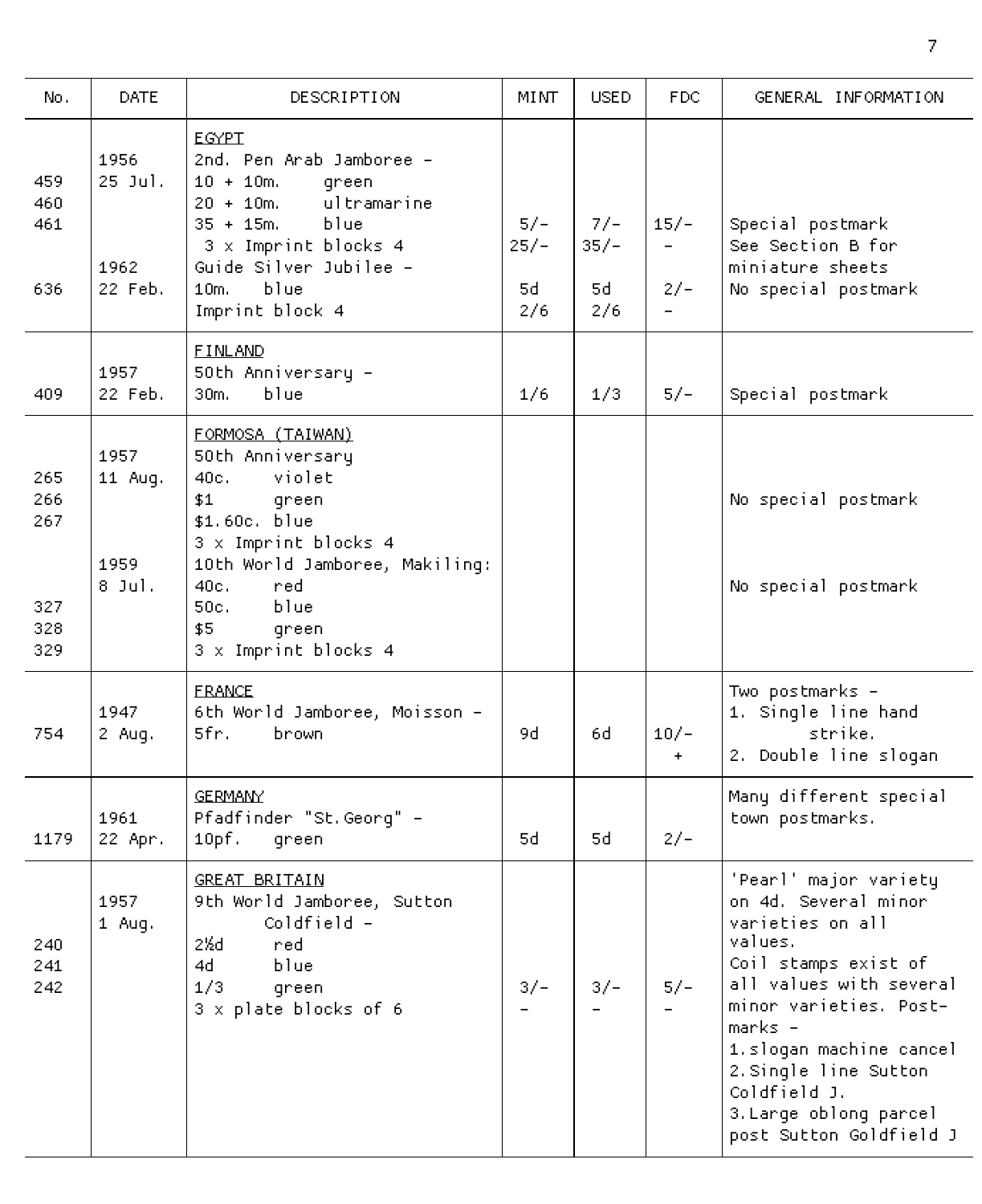| No.                                                  | DATE             | DESCRIPTION                                                                                                                                                                                                                                                                                                                           | MINT        | <b>USED</b> | FDC.                             | GENERAL INFORMATION                                                                                |
|------------------------------------------------------|------------------|---------------------------------------------------------------------------------------------------------------------------------------------------------------------------------------------------------------------------------------------------------------------------------------------------------------------------------------|-------------|-------------|----------------------------------|----------------------------------------------------------------------------------------------------|
| 107<br>108                                           | 1957<br>$1$ Aug. | BRITISH P.O's in PERSIAN GULF<br>BAHRAIN, 9th World Jamboree -<br>2%d (15NP)<br>red.<br>4d (25NP)<br>blue                                                                                                                                                                                                                             |             |             |                                  | '25' joined variety on<br>surcharge                                                                |
| 109                                                  | 1957             | $1/3$ (75 NP)<br>green<br><b>MUSCAT</b>                                                                                                                                                                                                                                                                                               | 3/9         | 3/6         | $20/-$                           | No special postmark.                                                                               |
| 72<br>73                                             | 1 Aug.           | 2½d (15NP)<br>red.<br>4d (25NP)<br>blue                                                                                                                                                                                                                                                                                               |             |             |                                  | Minor varieties on all<br>values.                                                                  |
| 74                                                   | 1957             | 1/3 (75NP)<br>green<br><b>OATAR</b>                                                                                                                                                                                                                                                                                                   | $4/-$       | $5/-$       | $20/-$                           | No special postmark.                                                                               |
| 16<br>17<br>18                                       | 1 Aug.           | 2½d (15NP)<br>red.<br>blue<br>4d (25NP)<br>$1/3$ (75 NP)<br>green                                                                                                                                                                                                                                                                     | 3/9         | 4/6         | $20/-$                           | Minor varieties on all<br>values.<br>No special postmarks.                                         |
| 700<br>701<br>702<br>703<br>704<br>705<br>706<br>707 | 1960<br>23 Aug.  | <b>GREECE</b><br>50 years of Scouting -<br>20 <sub>1</sub><br>St. George<br>30 <sub>1</sub><br>Scout saluting)<br>Fire rescue<br>$40-1$<br>50 <sub>1</sub><br>)Multi-<br>conservation<br>)colour-<br>70 I. campers<br>hikers<br>)ed.<br>1 D.<br>2.50D<br>Scouter<br>6 D<br>Rag & Metal<br>).<br>8 x Imprint blocks 4                  | $10/-$      | 8/6         | $15/-$                           | Special double line<br>postmark.                                                                   |
|                                                      | 1962<br>6 Aug.   | HAITI<br>22nd Anniversary of Scouting:<br>black, orange, purple<br>3c. .<br>olive, brown, black<br>5c. –<br>10c. brown, black, green<br>20c. green, brown, purple<br>$\pmb{\times}$<br>25c. brown, blue, green<br>50c. blue, green, red<br>50c. green, brown, red<br>$*$<br>1.50G blue, black, brown<br>$\star$<br>8 x Plate blocks 4 | 7/6<br>37/6 | 7/6<br>37/6 | 12/6<br>$\overline{\phantom{0}}$ | Printed by Harrison &<br>$Sons$ $+ Ed.$<br>* airmail<br>No special postmark.<br>See also Section B |

8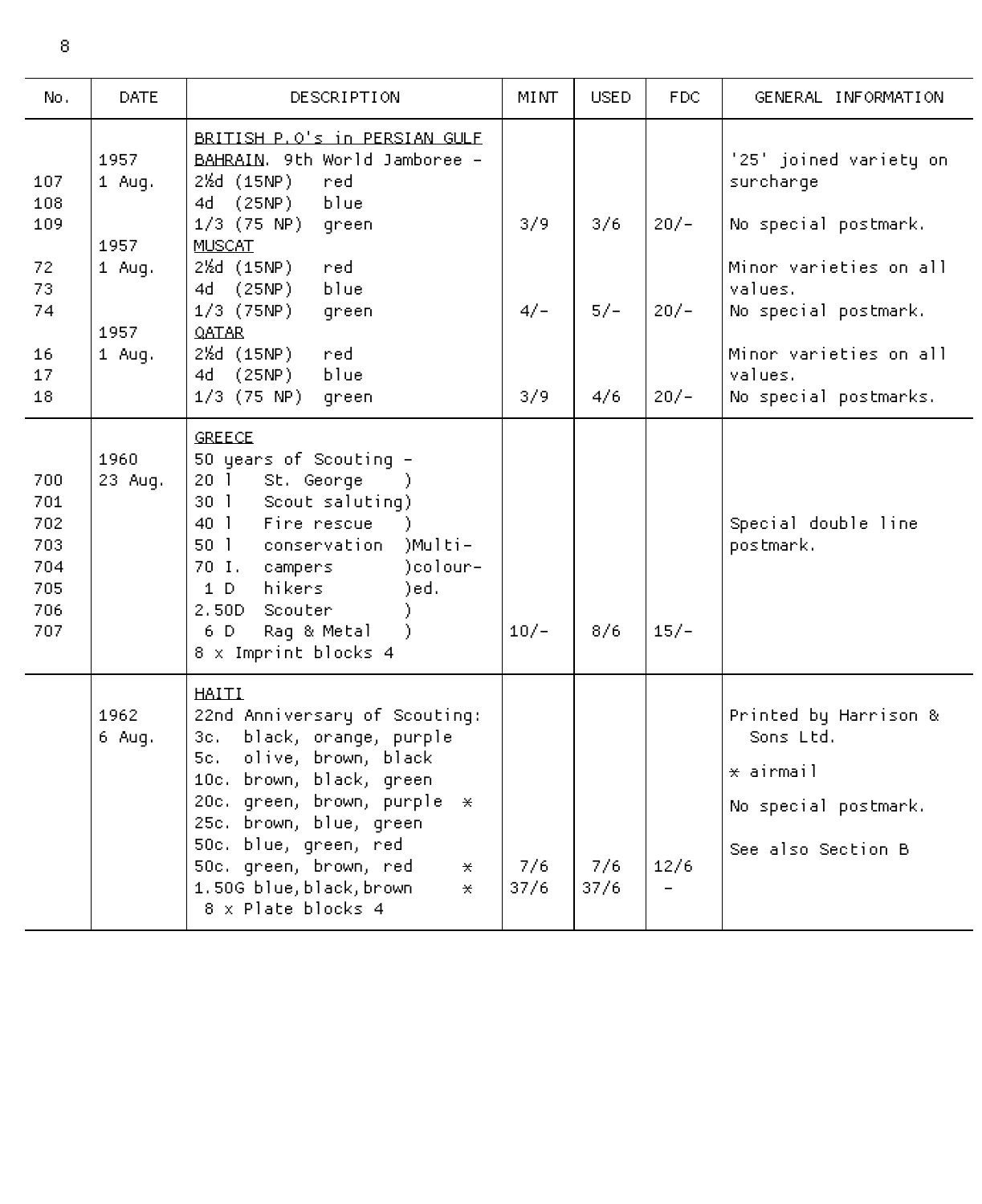| No.                                       | <b>DATE</b>             | DESCRIPTION                                                                                                                                                                                                 | MI NT-         | <b>USED</b>    | FDC.                                                 | GENERAL INFORMATION                                                                                                                                        |
|-------------------------------------------|-------------------------|-------------------------------------------------------------------------------------------------------------------------------------------------------------------------------------------------------------|----------------|----------------|------------------------------------------------------|------------------------------------------------------------------------------------------------------------------------------------------------------------|
| 280<br>281<br>282                         | 1937<br>1 Apr.          | <b>HOLLAND</b><br>5th World Jamboree,<br>Vogelenzang -<br>1½с. –<br>Black and green<br>Brown and black<br>6c. .<br>12%c. Blue and black                                                                     | $5/-$          | $1/-$          | $15/-+$                                              | Camp postmarks Ned.<br>$1$ to $4$ .<br>Special registration<br>label exists.                                                                               |
| 310<br>$-317$<br>315<br>406<br>407<br>408 | 1925<br>1933<br>10 Jul. | HLINGARY<br>Sports set of 8, including<br>one Scout value<br>1000K claret<br>4th World Jamboree, Godollo -<br>10f.<br>green<br>16f.<br>claret<br>20f.<br>ned –                                              | $50/-$<br>12/6 | $50/-$<br>12/6 | $\overline{\phantom{0}}$<br>$\overline{\phantom{0}}$ | Special machine post-<br>marks (including one<br>on Scouting) illustra-<br>ting various sports.<br>Special Gödöllö post-<br>marks lettered 'a' to<br>'m' . |
| 409<br>410<br>492<br>493.                 | 1939<br>20 Jul.         | 32f. l<br>qellow<br>40f.<br>blue<br>Girl Guide Rally, Godollo,<br>I PAX TING -<br>2f.<br>orange<br>6f.<br>green                                                                                             | 17/6           | $20/-$         | $60/-+$                                              | Special registration<br>label exists.<br>Postmarks lettered 'A'<br>to 'F' and exist in<br>black and in blue.                                               |
| 494<br>495<br>501                         | 1940<br>1 Jan.          | 10f.<br>brown<br>20f.<br>pink<br>Admiral Horthy Air Mail set -<br>6 + 6f. green (Scout with                                                                                                                 | $5/-$          | 3/6            | 7/6                                                  | Set of three, one<br>Scout value.                                                                                                                          |
| 524                                       | 1941<br>24 Apr.         | Kite)<br>Admiral Horthy Air Mail set -<br>10f. + 10f. purple (Scout<br>with model plane)<br>Note: All above sets exist imperforated.                                                                        | $3/-$<br>$4/-$ | $3/-$<br>4/-   | 12/6                                                 | No special postmark.<br>Set of four, one Scout<br>value.<br>No special postmark.                                                                           |
| 258<br>259<br>260<br>261<br>262           | 1955<br>27 Jun.<br>1959 | INDONESIA<br>1st National Jamboree,<br>Djakarta -<br>$15 + 10s$ .<br>green<br>$25 + 15s$ .<br>blue.<br>$50 + 25s$ , red<br>$75 + 25s$ .<br>brown<br>$1R + 50s.$<br>violet<br>10th World Jamboree, Makiling: | $4/-$          | $6/-$          | 7/6                                                  | No special postmark                                                                                                                                        |
| 363<br>364                                | 17 Jul.                 | buff and red<br>$10 + 5s$ .<br>$15 + 10s.$<br>turquoise & red                                                                                                                                               |                |                |                                                      | Special postmark                                                                                                                                           |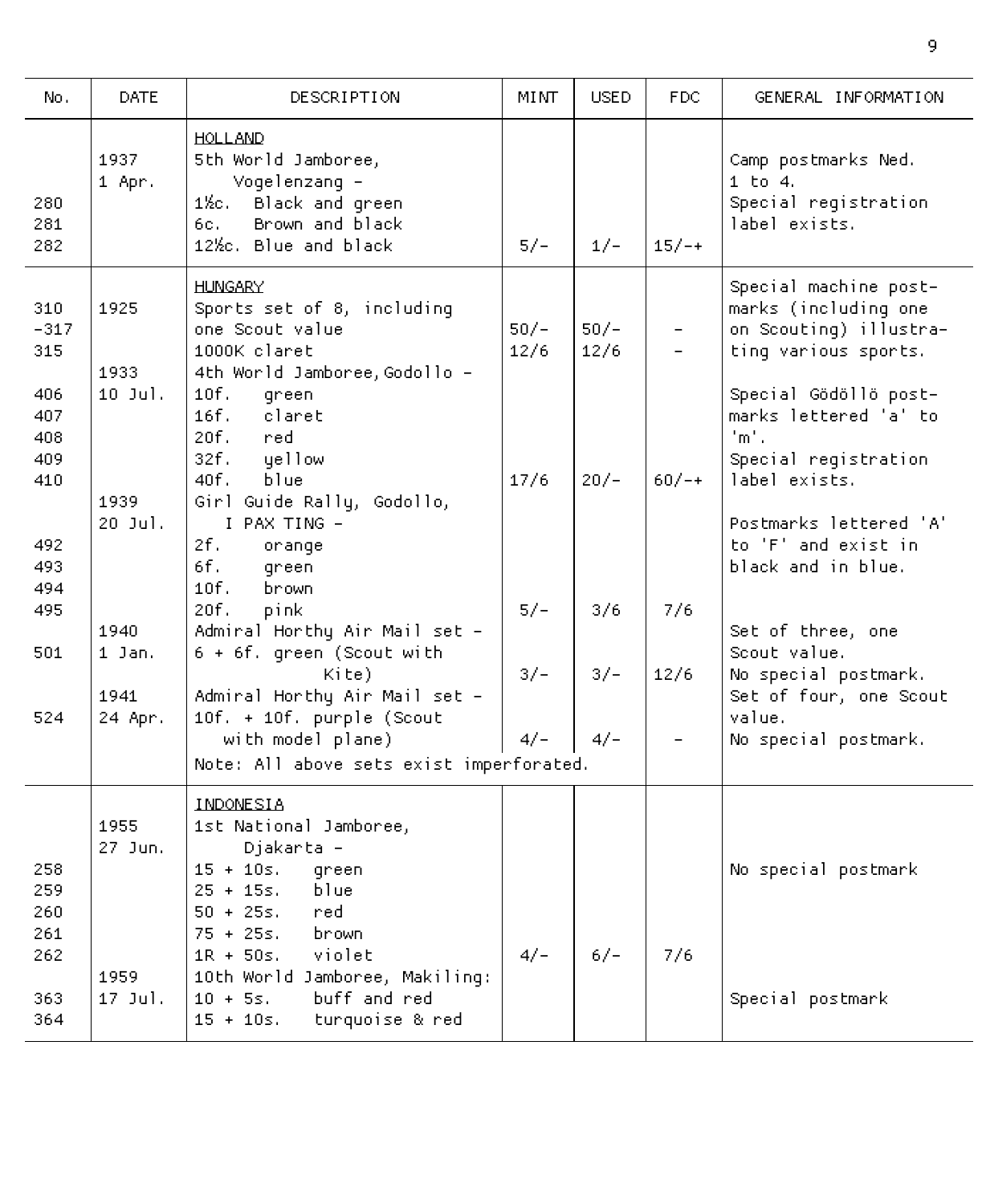| No.                      | <b>DATE</b>                                         | DESCRIPTION                                                                                                                                                                                                                                                          | MINT                        | <b>USED</b>            | FDC.          | GENERAL INFORMATION                                                                                                                              |
|--------------------------|-----------------------------------------------------|----------------------------------------------------------------------------------------------------------------------------------------------------------------------------------------------------------------------------------------------------------------------|-----------------------------|------------------------|---------------|--------------------------------------------------------------------------------------------------------------------------------------------------|
| 365<br>366<br>367<br>368 |                                                     | INDONESIA (contd)<br>violet and red<br>$20 + 10s$ .<br>$50 + 25s$ .<br>sage green & red<br>$75 + 355.$<br>brown and red<br>$1R + 50s$ .<br>slate and red                                                                                                             | $3/-$                       | $3/-$                  | 7/6           | Special postmark                                                                                                                                 |
| 119<br>120               | 1952<br>5 Mar.                                      | <b>JAMAICA</b><br>1st Caribbean Jamboree,<br>Biggs Park -<br>2d blue green and black<br>6d green, red and black<br>Imprint blocks 6                                                                                                                                  | 2/6<br>$20/-$               | $3/-$<br>$20/-$        | 7/6           | large oblong purple<br>postmark.                                                                                                                 |
| 367                      | 1949<br>22 Sep.<br>1962<br>3 Aug.                   | <b>JAPAN</b><br>National Camp, Tokyo -<br>8y.<br>brown<br>Imprint block 4<br>Asian Jamboree, Mt. Fuji -<br>10y. brown, red & yellow                                                                                                                                  | $2/-$<br>5d                 | 1/6<br>4d              | $20/-$<br>2/6 | Large red single line<br>postmark.<br>Special postmark.<br>8,000,000 copies<br>printed.                                                          |
| 216<br>217               | 1957<br>27 Feb.<br>1961<br>10 May<br>1962<br>5 Oct. | <b>KOREA</b><br>50th Anniversary -<br>40h.<br>purple<br>55h.<br>magenta<br>2 x Imprint blocks 4<br>Girl Scout 15th Anniversary -<br>40h.,<br>Imprint block 4<br>40th Anniversary Korean<br>Scouting $-$<br>green, rod, blue<br>4 W.<br>pale brown, red, blue<br>4 W. | 4/6<br>$25/-$<br>6d.<br>3/6 | $6/-$<br>$25/-$<br>6d. | 8/6<br>$10/-$ | Large purple postmark.<br>1. In purple.<br>2. Similar, in blue but<br>'SEOUL' at bottom<br>in English.<br>See Section B for<br>miniature sheets. |
| 700<br>701               | 1962<br>1 Mar.                                      | <b>LEBANON</b><br>50th Anniversary -<br>Хр.<br>Black, yellow 8 green<br>green, red & black<br>1р. –                                                                                                                                                                  |                             |                        |               | No special postmark.                                                                                                                             |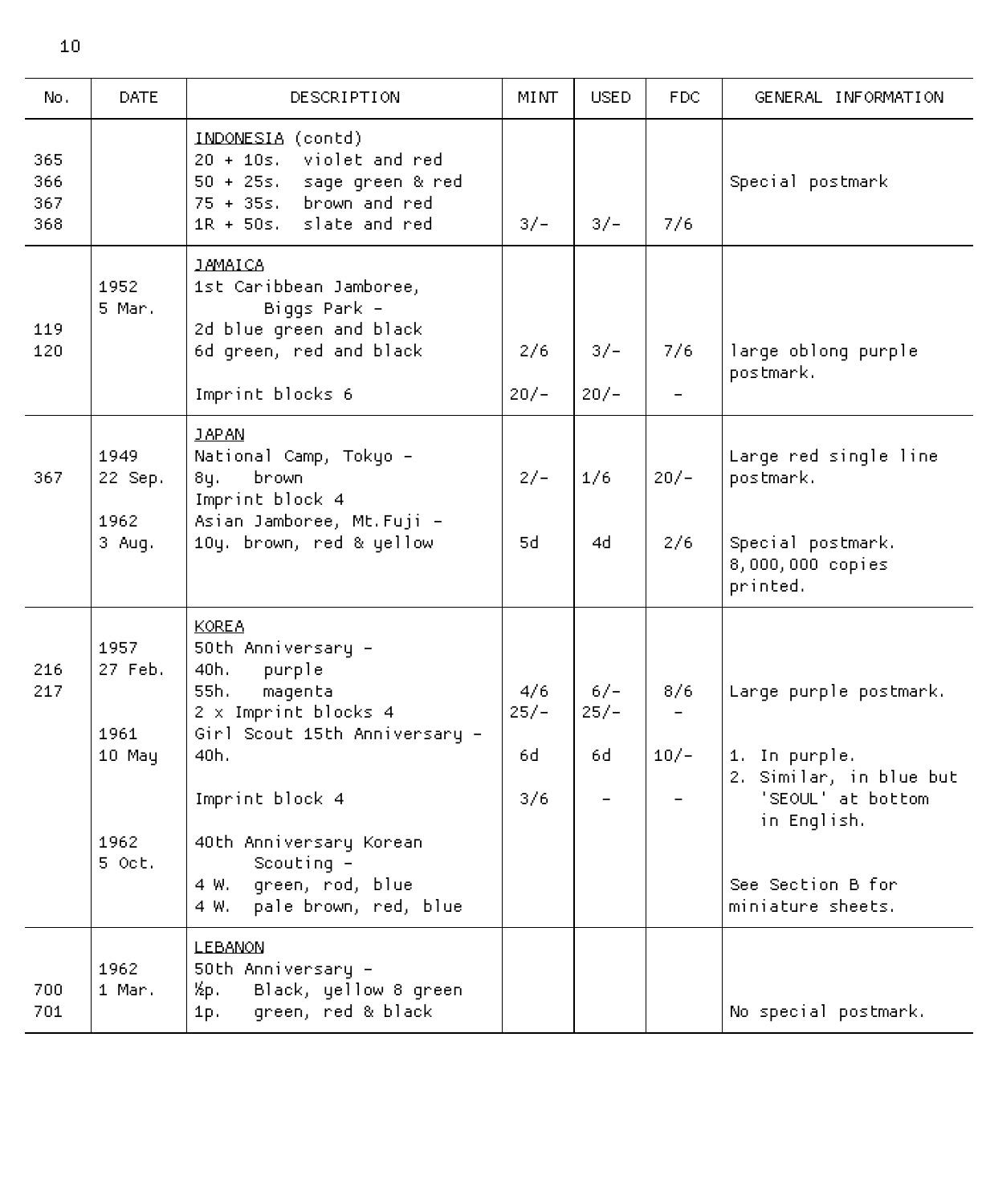| No.                                    | DATE.                   | <b>DESCRIPTION</b>                                                                                                                                                                                                          | MINT             | <b>USED</b>      | FDC.                     | GENERAL INFORMATION                                                                                                       |
|----------------------------------------|-------------------------|-----------------------------------------------------------------------------------------------------------------------------------------------------------------------------------------------------------------------------|------------------|------------------|--------------------------|---------------------------------------------------------------------------------------------------------------------------|
| 702<br>703<br>704<br>705<br>706<br>707 |                         | LEBANON (contd)<br>2½p. green, black and red<br>6p. multicoloured<br>10p. yellow, black and blue<br>15p. red, green, yellow &<br>black.<br>$*$<br>20p. yellow, black & violet $\star$<br>25p. green, red & black<br>$\star$ | 3/6              | $4/-$            | 8/6                      | $\star$ Airmail<br>No special postmark.                                                                                   |
| 449<br>450<br>451                      | 1961.<br>4 Dec.         | LIBERIA<br>Commemorating Scouting -<br>Purple and brown<br>5c. .<br>10c. Blue and brown.<br>25c. Green and brown.<br>$\pmb{\times}$                                                                                         | 6/6              | $5/-$            | $15/-$                   | * Airmail<br>No special postmark.<br>See Section B for<br>miniature sheets.                                               |
|                                        | 1962<br>$13$ Jul.       | LIBYA<br>3rd Philia, Tripoli -<br>yellow, red, black, brown<br>$5m$ .<br>10m. blue, yellow, black, brown<br>15m. grey, green, brown, black                                                                                  | 1/6              | 1/6              | $5/-$                    | Unofficial covers<br>exist.<br>Special double Lino<br>postmark.<br>See Section B for im-<br>perfs. & miniature<br>sheets. |
| $114-$<br>116                          | 1932<br>31 Dec.<br>1953 | <b>LIECHTENSTEIN</b><br>Charity set of 3<br>$30 + 10R$ . blue<br>14th International Scout<br>Conference Vaduz -                                                                                                             | $45/-$<br>$20/-$ | $50/-$<br>$20/-$ | $\overline{\phantom{a}}$ | No special postmark.                                                                                                      |
| 300<br>301<br>302<br>303               | 4 Aug.                  | 10R. green<br>20R. .<br>brown<br>30R.<br>-red.<br>blue<br>40R.<br>50th Anniversary and B-P                                                                                                                                  | $30/-$           | $30/-$           | $40/-$                   | No special postmark                                                                                                       |
| 345<br>346                             | 1957<br>10 Sep.         | Centenary<br>10R. purple<br>20R. brown.<br>Se-tenant pairs (6) in sheet<br>Plates 1 or 2                                                                                                                                    | 1/6<br>$10/-$    | 1/6<br>$10/-$    | $4/-$                    | No special postmark                                                                                                       |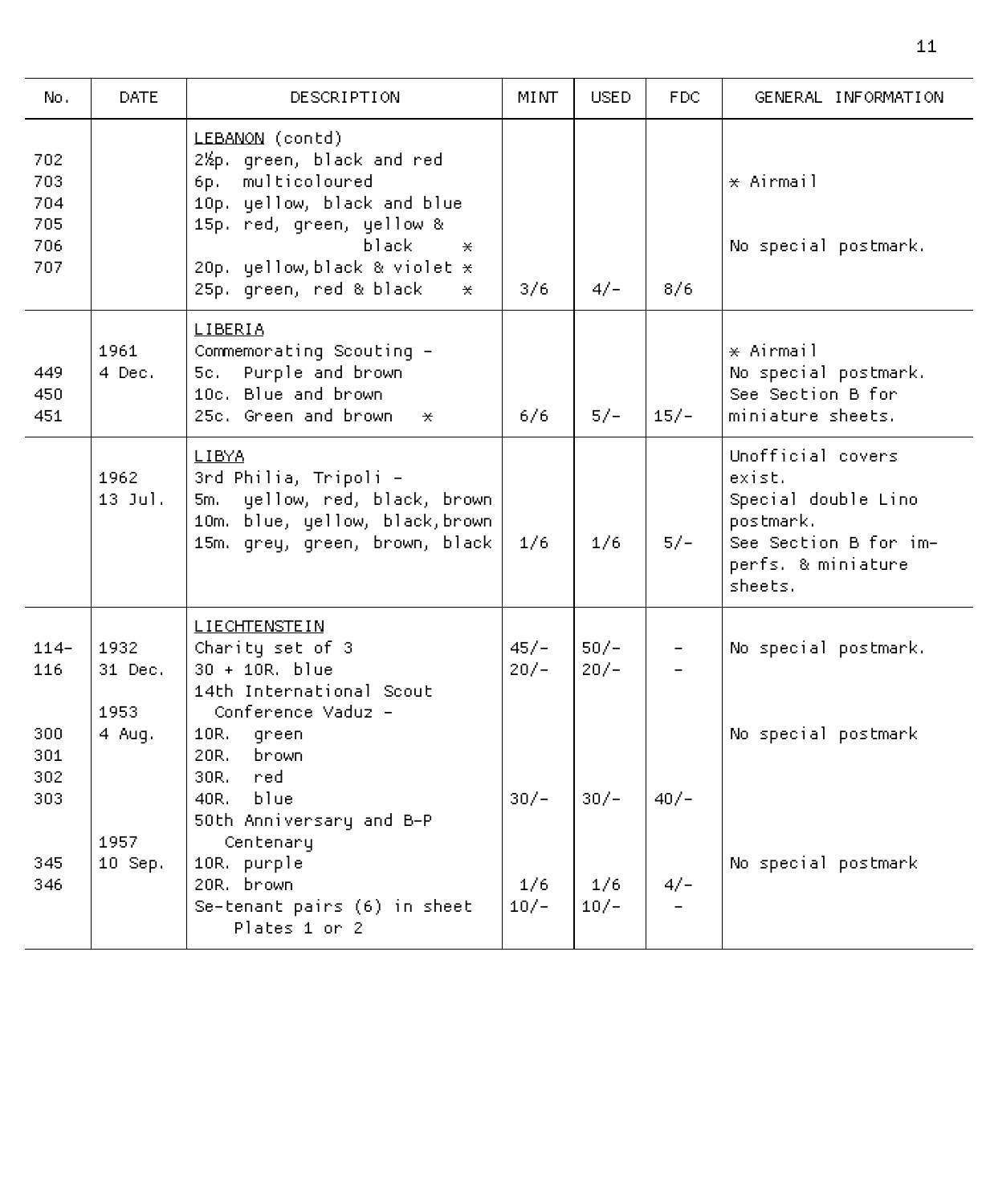| No.                      | DATE.                                        | DESCRIPTION                                                                                                                                                                                                                                                                                                                | <b>MINT</b>                                    | <b>USED</b>                                                      | <b>FDC</b>                                                                                                                                                   | GENERAL INFORMATION                                                                                                                                                                                                                    |
|--------------------------|----------------------------------------------|----------------------------------------------------------------------------------------------------------------------------------------------------------------------------------------------------------------------------------------------------------------------------------------------------------------------------|------------------------------------------------|------------------------------------------------------------------|--------------------------------------------------------------------------------------------------------------------------------------------------------------|----------------------------------------------------------------------------------------------------------------------------------------------------------------------------------------------------------------------------------------|
| 352<br>353<br>354<br>355 | 1938<br>12 Jul.                              | LITHUANIA<br>National Camp (0/P on<br>Olympic set)<br>$5 + 5c$ , green<br>$15 + 5c$ , red<br>30 + 10c, blue<br>$60 + 15c$ , brown                                                                                                                                                                                          | $50/-$                                         | $50/-$                                                           |                                                                                                                                                              | Special postmark,<br>Guide camp.<br>Special postmark,<br>Scout camp.<br>No.352 green, some-<br>times found brown or<br>mixture of both -<br>colour changeling.<br>O/P varieties known<br>to exist.                                     |
| 553<br>554               | 1957<br>17 Jun.                              | <b>LUXEMBOURG</b><br>B-P. Centenary -<br>2 fr. chestnut & orange<br>2.50fr. claret and violet                                                                                                                                                                                                                              | $2/-$                                          | $2/-$                                                            | 3/6                                                                                                                                                          | No special postmark.                                                                                                                                                                                                                   |
| 15<br>16                 | 1900<br>7 Apr                                | MAFEKING SIEGE<br>1d cadet on bicycle<br>(superb well centred)<br>$\mathbf{u}$<br>(good copy)<br>3d B-P head (18% mm)<br>(superb)<br>$\mathbf{u}$<br>(good copy)<br>3d B-P head (21 mm)(superb)<br>(good copy)<br>$\mathbf{u}$<br>(cracked plate<br>variety)<br>$\mathbf{u}$<br>$\mathbf{u}_\parallel$<br>(reversed print) | £15<br>£13<br>£20<br>£18<br>£50<br>£45<br>£105 | £12<br>£8.<br>£11<br>£16<br>£14<br>£30<br>£25<br>£45<br>$\equiv$ | $\overline{\phantom{0}}$<br>$\overline{\phantom{0}}$<br>$\equiv$<br>$\overline{\phantom{0}}$<br>$\overline{a}$<br>$\overline{\phantom{0}}$<br>$\overline{a}$ | Beware of forgeries<br>and faked postmarks.<br>1d. 9476 issued.<br>3d. (18%mm)-6072 issued.<br>3d. (21mm) -3036 issued.<br>Reversed print - 1<br>sheet of 12,<br>printed by photo-<br>graphic process,<br>resulting in many<br>shades. |
|                          | 1962<br>10 Aug.                              | MOROCCO (FRENCH)<br>5th Arab Jamboree, Rabat -<br>20m. brown and blue<br>Imprint block 4                                                                                                                                                                                                                                   | 10d<br>$5/-$                                   | 10d<br>$5/-$                                                     | 5/<br>$\overline{a}$                                                                                                                                         | Printed in Belgrade.<br>Special double line<br>postmark                                                                                                                                                                                |
| 207<br>208<br>253<br>254 | 1944<br>9 Oct.<br>1953<br>7.0 <sub>ct.</sub> | NEW ZEALAND<br>Health stamp, Guide-Princesses<br>1d + %d green<br>$2d + 1d$ blue<br>2 x Imprint blocks 4<br>Health stamps -<br>$1\frac{1}{2}d + \frac{1}{2}d$ blue<br>$2d + 1d$ green                                                                                                                                      | $1/-$<br>$5/-$<br>$1/-$                        | $1/-$<br>$5/-$<br>8d                                             | $2/-$<br>$2/-$                                                                                                                                               | No special postmark<br>but Health camp strikes<br>are worth hunting for.<br>A few minor varieties<br>exist.                                                                                                                            |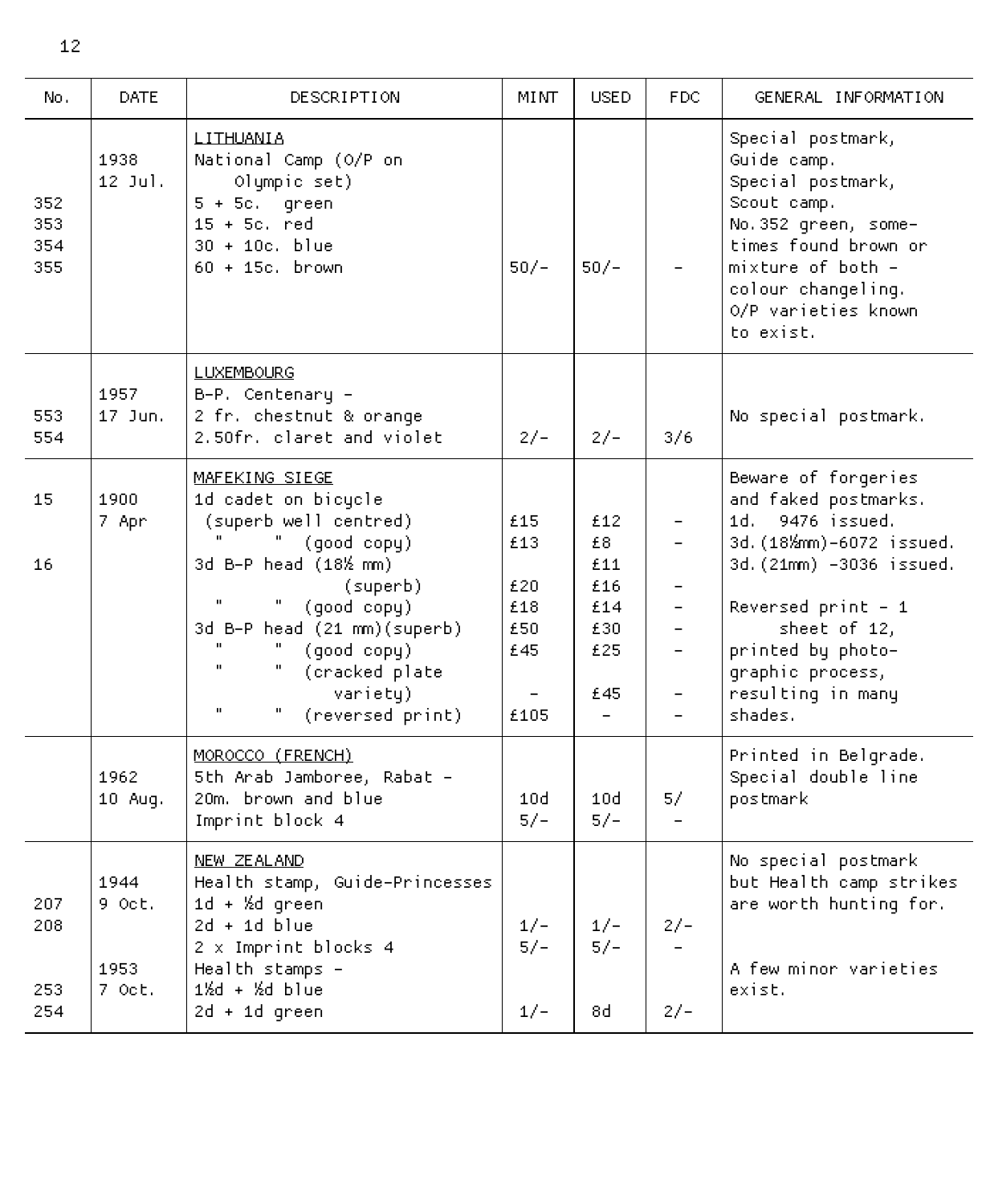| No.                                                                                                           | DATE.                              | DESCRIPTION                                                                                                                                                                                                                                                                                                                                                                                                                                                                                                                                                                         | <b>MINT</b>         | <b>USED</b>          | FDC.                            | GENERAL INFORMATION                                                                                                                                              |
|---------------------------------------------------------------------------------------------------------------|------------------------------------|-------------------------------------------------------------------------------------------------------------------------------------------------------------------------------------------------------------------------------------------------------------------------------------------------------------------------------------------------------------------------------------------------------------------------------------------------------------------------------------------------------------------------------------------------------------------------------------|---------------------|----------------------|---------------------------------|------------------------------------------------------------------------------------------------------------------------------------------------------------------|
| 305                                                                                                           | 1959<br>$5$ Jan.                   | NEW ZEALAND (contd)<br>Pan Pacific Jamboree, Auckland:<br>red and brown.<br>3d.<br>Imprint block 4                                                                                                                                                                                                                                                                                                                                                                                                                                                                                  | 6d.<br>$4/-$        | 2nd.<br>$4/-$        | 2/6<br>$\overline{\phantom{0}}$ | Three different typos<br>of special postmarks<br>(F.D.) also special<br>second and latter day<br>postmarks.<br>In sheets of 120 - Im-<br>prints Al, A2, B1 & B2. |
| 844<br>867<br>986<br>987<br>988<br>989<br>990<br>991<br>992<br>993.<br>994<br>995<br>996<br>997<br>998<br>999 | 1949<br>$15$ Jul<br>1957<br>9 Apr. | NI CARAGUA<br>Sports set of 13 values<br>2c. –<br>blue (Scout)<br>2 card. bistro (Scout)<br>$\star$<br>B-P Centenary -<br>olive and violet<br>10c.<br>15c.<br>sepia and purple<br>20c.<br>brown and blue<br>25c.<br>brown and turquoise<br>50c.<br>olive and red<br>3c.<br>olive and red<br>$\star$<br>blue and chocolate<br>4c. .<br>×.<br>5c.<br>brown and green<br>*.<br>drab and violet<br>6c.<br>⋇.<br>red and black<br>8c. .<br>*.<br>30c.<br>black and green<br>*.<br>black and blue<br>40c.<br>$\star$<br>75c.<br>sepia and maroon<br>$\star$<br>85c.<br>grey and red<br>*. | 8d.<br>$15/-$       | $10/-$<br>$10/-$     | $\overline{\phantom{0}}$        | No quotations can be<br>given for complete<br>sets, Stamps wrongly<br>dated 1948.<br>* Airmail<br>See Section B for<br>miniature sheets.<br>* Airmail            |
| 1000                                                                                                          |                                    | 1 cord brown & green<br>*.                                                                                                                                                                                                                                                                                                                                                                                                                                                                                                                                                          | 12/6                | $15/-$               | $30/-$                          | See Section B for<br>miniature sheets.                                                                                                                           |
| 101<br>102                                                                                                    | 1958<br>28 Dec.<br>1960            | PAKISTAN<br>O/P 2nd National Jamboree,<br>Chittagong<br>violet<br>6р.<br>8 an.<br>purple<br>violet (plate 2)<br>6р.<br>3 x Imprint blocks 4<br>3rd National Jamboree, Lahore:                                                                                                                                                                                                                                                                                                                                                                                                       | 1/9<br>6d<br>$10/-$ | 1/9<br>6d.<br>$10/-$ | 3/6                             | Experimental post<br>office postmark, be-<br>lieved to be from<br>Mobile Unit on camp<br>site.                                                                   |
| 121                                                                                                           | 24 Dec.                            | green, red & yellow<br>2 an.<br>Imprint block 4                                                                                                                                                                                                                                                                                                                                                                                                                                                                                                                                     | 4d                  | 4d -                 | $2/-$                           | Double line slogan<br>type postmark.                                                                                                                             |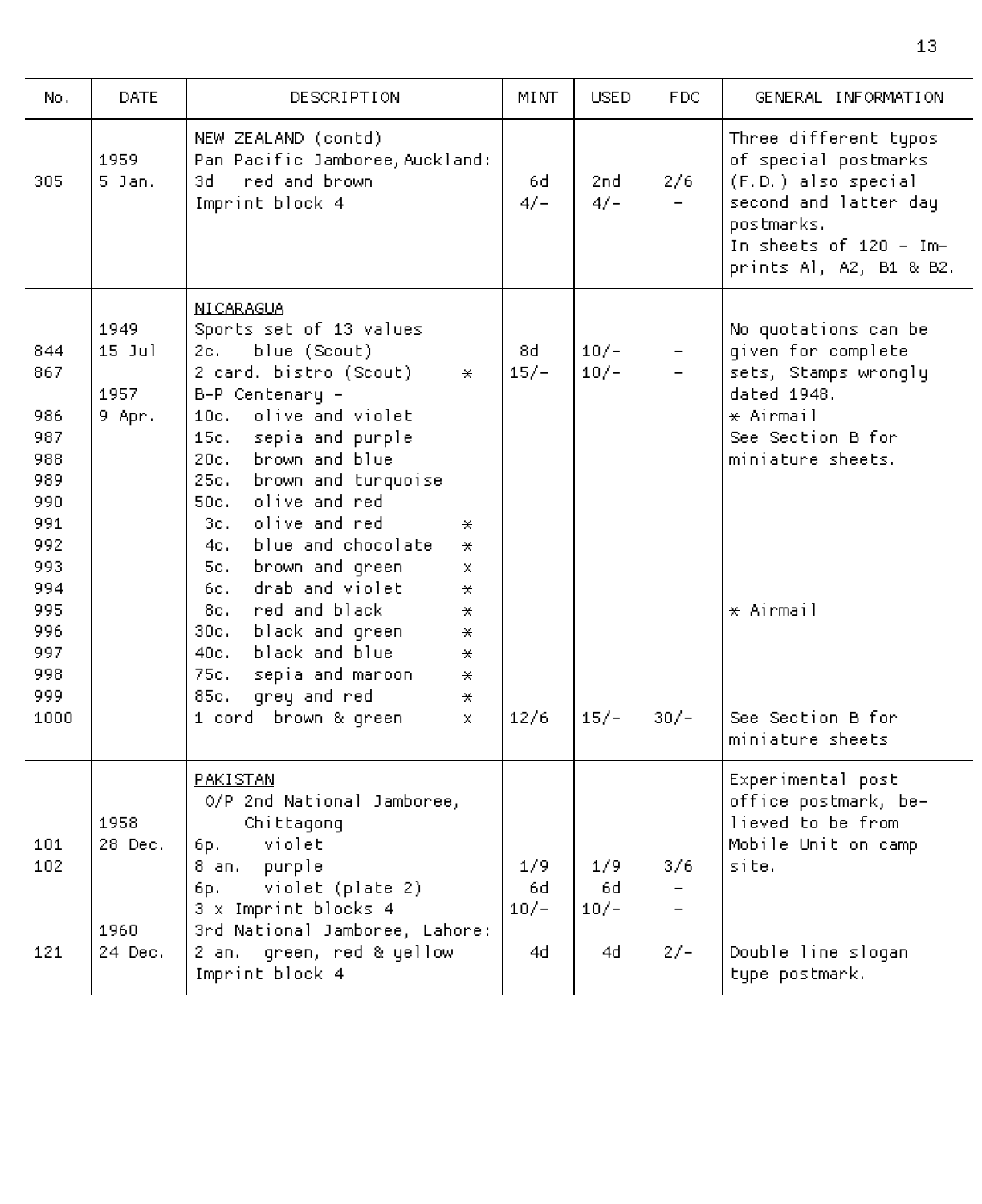| No.                      | <b>DATE</b>             | DESCRIPTION                                                                                                                                                                  | <b>MINT</b>     | <b>USED</b> | <b>FDC</b>               | GENERAL INFORMATION                                                                 |
|--------------------------|-------------------------|------------------------------------------------------------------------------------------------------------------------------------------------------------------------------|-----------------|-------------|--------------------------|-------------------------------------------------------------------------------------|
| 854<br>855<br>856        | 1962<br>6 Feb.          | PARAGUAY<br>commemorating Paraguay<br>Scouting $-$<br>10c. green and purple<br>20c. green and red<br>25c. green and chocolate                                                |                 |             |                          | Special square post-<br>mark, stamps printed<br>on poor quality paper.<br>* Airmail |
| 857<br>858<br>859<br>860 |                         | 30c. green and emerald<br>50c. green and indigo<br>12.45G. magenta & blue<br>×.<br>36 G. magenta & emerald<br>×.                                                             | 3/6             | $4/-$       | 6/6                      | See Section B for                                                                   |
| 861                      |                         | 50 G. magenta yellow<br>×.                                                                                                                                                   | $25/-$          | $30/-$      | $\overline{\phantom{0}}$ | miniature sheets.                                                                   |
| $730 -$<br>735           | 1950<br>26 Oct.         | PERSIA (IRAN)<br>Shah set of 6                                                                                                                                               | $15/-$          | $15/-$      |                          | No special postmark                                                                 |
| 732                      | 1956                    | 75d. black and brown (Shah<br>in Scout uniform)<br>National camp -                                                                                                           | $5/-$           | $5/-$       |                          |                                                                                     |
| 868<br>869               | 5 Aug.                  | 2.50R. blue and green<br>mauve and lilac<br>5 R.<br>2 x Imprint blocks 4                                                                                                     | $7/-$<br>$35/-$ | $10/-$      | $15/-$                   | No special postmark                                                                 |
| 910                      | 1957<br>22 Feb.<br>1960 | B-P Centenary -<br>10R. brown and green<br>Imprint block 4<br>3rd National Jamboree                                                                                          | $4/-$<br>$25/-$ | $5/-$       | $10/-$                   | No special postmark                                                                 |
| 980<br>981               | $18$ Jul.               | 1 R. green<br>6 R. yellow, brown & blue<br>2 x Imprint blocks 4                                                                                                              | $2/-$<br>$10/-$ | $2/-$       | 6/6                      |                                                                                     |
|                          | 1962<br>11 Jun.         | <b>PORTHGAL</b><br>18th International Scout<br>Conference, Lisbon -<br>20c.<br>)Multicoloured,<br>50c.<br>)all of same<br>1E<br>2.50E<br>)design<br>3.50E<br>λ<br>6.50E<br>λ | $4/-$           | 3/6         | $6/ -$                   | Special postmark                                                                    |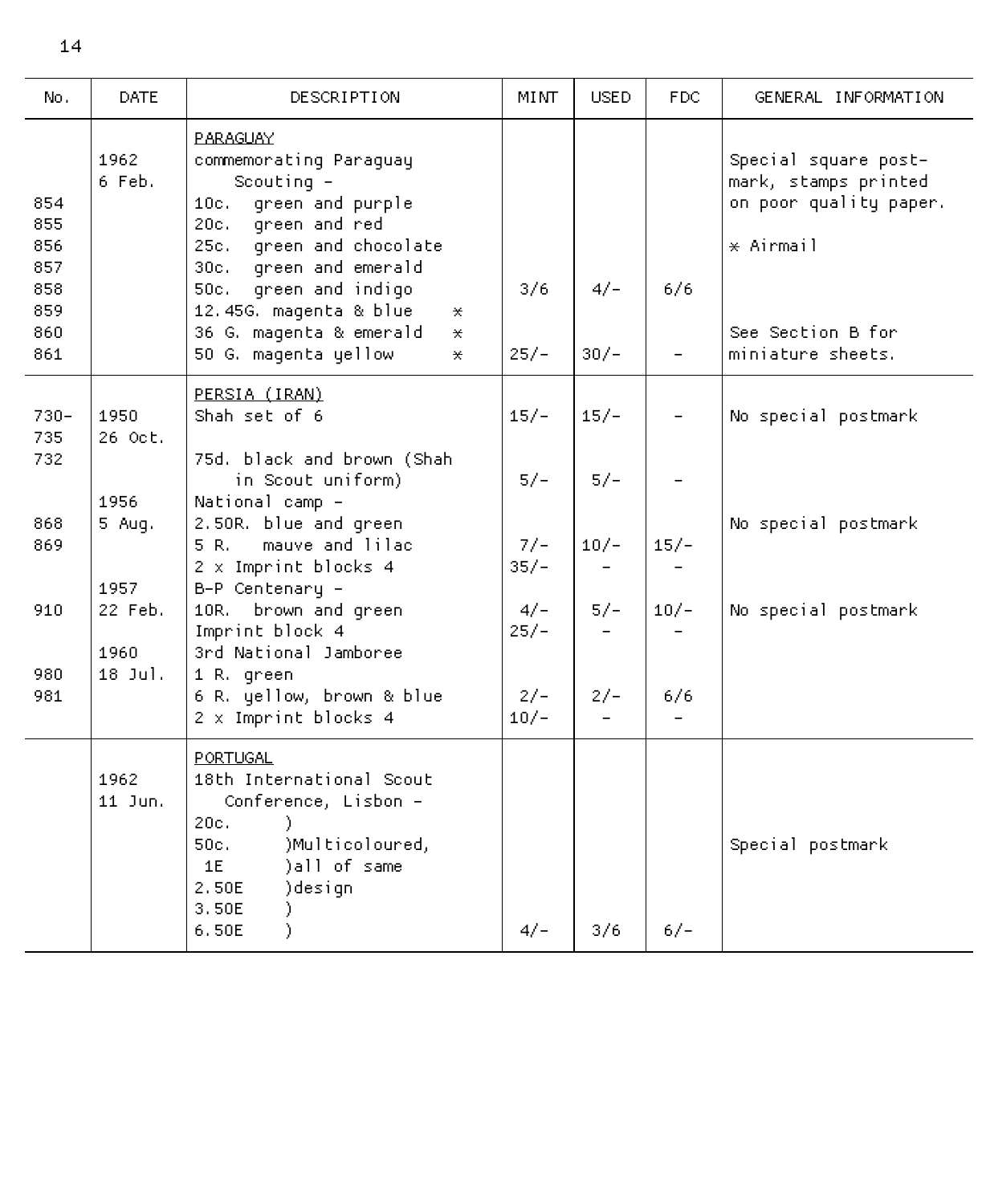| No.                             | <b>DATE</b>                        | DESCRIPTION                                                                                                                                                                | MINT           | <b>USED</b>    | FDC.             | GENERAL INFORMATION                                                                                                                                                        |
|---------------------------------|------------------------------------|----------------------------------------------------------------------------------------------------------------------------------------------------------------------------|----------------|----------------|------------------|----------------------------------------------------------------------------------------------------------------------------------------------------------------------------|
| 403<br>404<br>403<br>404        | 1948<br>31 Oct.                    | PHILIPPINES<br>25th Anniversary -<br>green and brown<br>2c.<br>pink and brown<br>4c. –<br>green & brown (imperf)<br>2c. –<br>pink & brown (imperf)<br>4c. l                | $3/-$<br>$2/-$ | $3/-$<br>$3/-$ | $20/-$<br>$20/-$ | Special postmarks<br>from several towns                                                                                                                                    |
| 477<br>478                      | 1954<br>23 Apr.                    | O/P 1st National Jamboree<br>23-30 April -<br>5c. pink<br>18c. on 50c. green                                                                                               | $4/-$          | $5/-$          | $10/-$           | No special postmark                                                                                                                                                        |
| 517                             | 1957<br>19 Jan.                    | Guide World Camp,<br>Quezon City -<br>5c.<br>Indigo<br>(imperf)                                                                                                            | $1/-$<br>2/6   | 1/6<br>$3/-$   | $6/-$<br>7/6     | varietų '1357' exists.<br>No special postmark                                                                                                                              |
| 537<br>539<br>541<br>542<br>543 | 1959<br>22 Jul.<br>1959<br>17 Jul. | 10th World Jamboree, Makiling:<br>red.<br>6+ 4c.<br>¢<br>$25 + 5c.$<br>blue<br>¢<br>$30 + 10c$ , green<br>*.<br>70 + 20c. brown<br>×.<br>80 + 30c, violet<br>*.            | $20/-$         | $20/-$         | 22/6             | ¢ on yellow paper<br>Two special sloqan<br>postmarks.<br>* Airmail                                                                                                         |
| 584<br>586<br>585)<br>586)      | 1961<br>2 May                      | O/P 2nd National Jamboree<br>Pasonanca Park -<br>$6 + 4c$ , red (surcharge 10c)¢<br>25 + 5c. blue(surcharge 30c)¢<br>Both above stamps on white<br>paper, teta-beche pairs | 3/9            | 3/9            | $6/-$            | See Section B for<br>miniature sheets, etc.                                                                                                                                |
| 372<br>373<br>374<br>375<br>376 | 1931<br>28 Sep.                    | <b>ROUMANIA</b><br>Scout Exhibition -<br>$1L + 1L$<br>red<br>$2L + 2L$<br>green<br>$3L + 3L$<br>blue<br>$4L + 4L$<br>sepia<br>$6L + 6L$<br>brown                           | $15/-$         | $15/-$         |                  | Printed on poor<br>quality paper, many<br>'thinned' copies<br>exist, therefore ex-<br>amine reverse side.<br>'Doctor blade' flaw<br>exist. Beware of<br>'faked' postmarks. |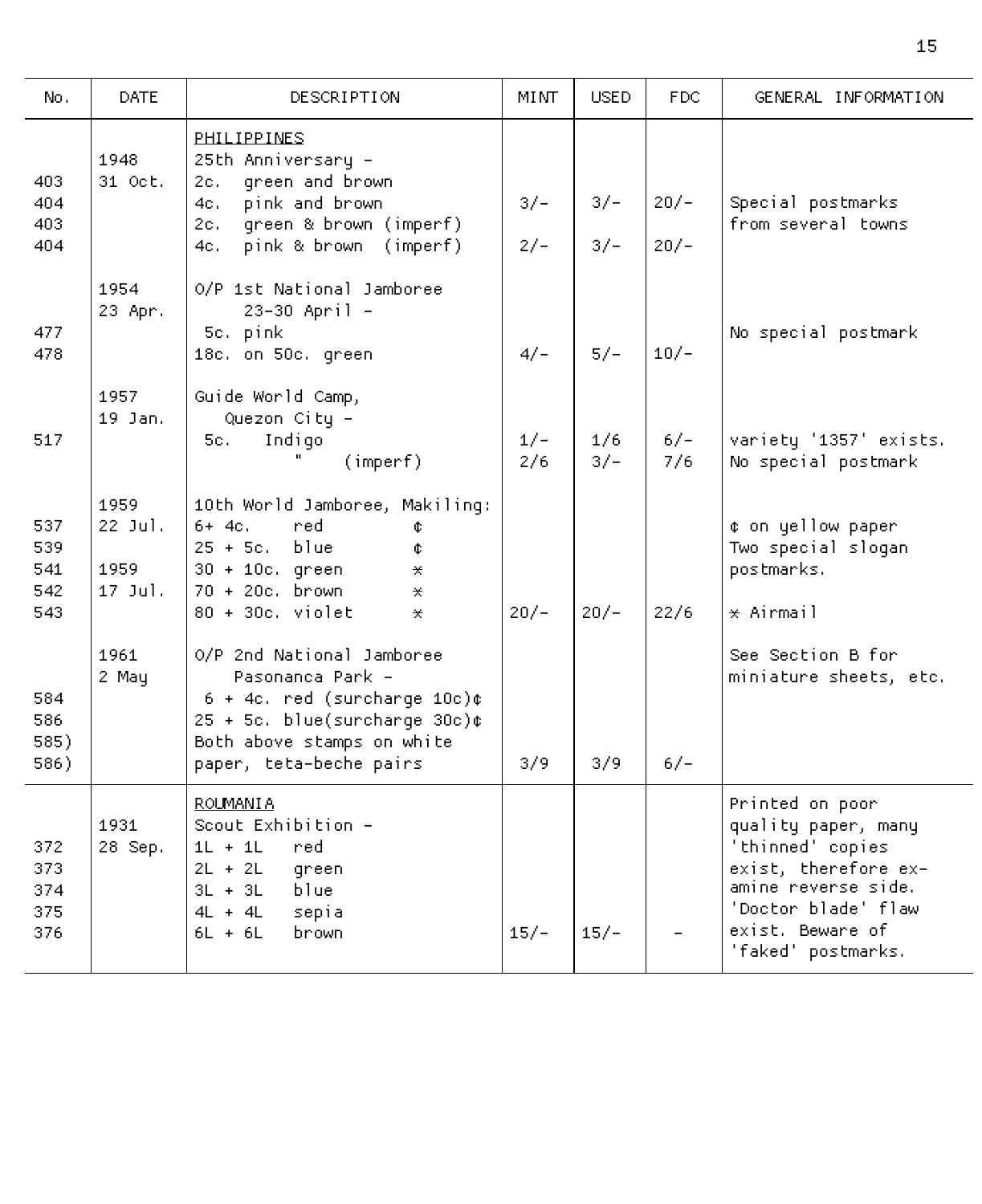| No.                                    | <b>DATE</b>      | DESCRIPTION                                                                                                                                                                     | <b>MINT</b> | <b>USED</b> | FDC. | GENERAL INFORMATION                                                      |
|----------------------------------------|------------------|---------------------------------------------------------------------------------------------------------------------------------------------------------------------------------|-------------|-------------|------|--------------------------------------------------------------------------|
| 391<br>392<br>393<br>394<br>395<br>396 | 1932<br>$8$ Jun. | ROLMANIA (contd)<br>National Camp. Sibiu -<br>$25 + 25 b$<br>green<br>$50 + 50 b$<br>blue<br>$1L + 1L$<br>green<br>$2L + 2L$<br>red.<br>$3L + 3L$<br>blue<br>$6L + 6L$<br>brown | $45/-$      | $50/-$      |      | All these sets are<br>known to exist<br>imperforated.                    |
| 413<br>414<br>415<br>416<br>417<br>418 | 1934<br>$8$ Jul. | O/P Mamaia and coat of arms -<br>$25 + 25b$<br>green<br>$50 + 50b$<br>blue<br>$1L + 1L$<br>green<br>$2L + 2L$<br>red.<br>$3L + 3L$<br>blue<br>$6L + 6L$<br>brown                | $25/-$      | $30/-$      |      | O/P in wrong colour<br>known to exist.<br>Beware of 'faked'<br>postmarks |
| 429<br>430<br>431<br>432<br>433        | 1935<br>8 Jun.   | Anniversary of Accession of<br>King Carol II -<br>25 <sub>b</sub><br>black<br>1L<br>violet<br>2L<br>green<br>$6L + 1L$<br>brown<br>$10L + 2L$<br>blue                           | $25/-$      | $30/-$      |      |                                                                          |
| 453<br>454<br>455                      | 1936<br>9 Jun.   | National Camp, Brasov -<br>$1L + 1L$<br>blue<br>$3L + 3L$<br>grey<br>$6L + 6L$<br>red.                                                                                          | 12/6        | $15/-$      |      |                                                                          |
| $491 -$<br>501                         | 1938             | Set of 11 Straja Tarii                                                                                                                                                          | $11/-$      | $11/-$      |      |                                                                          |
| $525 -$<br>535                         | 1939             | Set of 11 Straja Tarii                                                                                                                                                          | $10/-$      | $10/-$      |      |                                                                          |
| $550 -$<br>557                         | 1940             | Straja Tarii<br>Set of 8                                                                                                                                                        | $20/-$      | $25/-$      |      |                                                                          |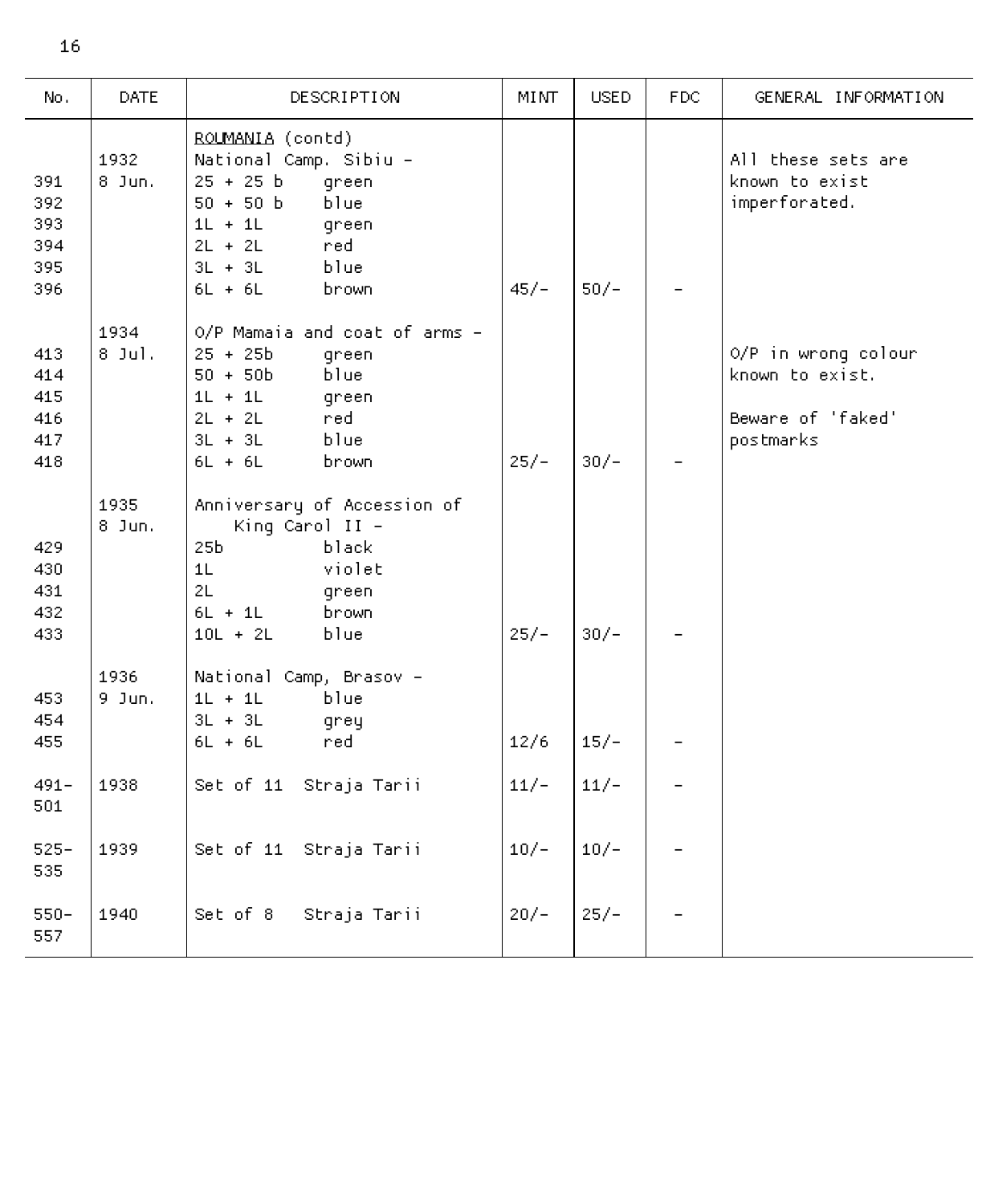| No.                                                                                                        | <b>DATE</b>     | DESCRIPTION                                                                                                                                                                                                       | MINT        | USED.         | FDC.   | GENERAL INFORMATION                                                                                                                                                                            |
|------------------------------------------------------------------------------------------------------------|-----------------|-------------------------------------------------------------------------------------------------------------------------------------------------------------------------------------------------------------------|-------------|---------------|--------|------------------------------------------------------------------------------------------------------------------------------------------------------------------------------------------------|
| 655<br>656                                                                                                 | 1958<br>31 Aug. | <b>SYRIA</b><br>3rd Pan Arab Jamboree, Tunis:<br>35p<br>sepia<br>ø<br>blue<br>40 <sub>p</sub>                                                                                                                     | $20/-$      | $25/-$        | $30/-$ | Date of issue un-<br>certain.<br>No special postmark.<br>ø Two shades exist.                                                                                                                   |
| S1<br>S2<br>S3<br>S4<br>S5<br>S6                                                                           | 1920<br>Feb.    | THAILAND (SIAM)<br>O/P Wild Tiger, type I -<br>$2 + 3s$<br>brown<br>$3 + 2s$<br>green<br>$5s$ on $6 + 20s$ red<br>$10s$ on $12 + 5s$ brown & black<br>$15 + 55$<br>blue<br>1T + 25s yellow & blue                 | £8          |               |        | No special postmark,<br>but there exists an<br>interesting 'BAN PONG'<br>strike on the reverse<br>of the stamps that<br>were on sale at the<br>camp.<br>P.O.                                   |
| S7<br>S8<br>S9<br>S <sub>10</sub><br>S <sub>11</sub><br>S <sub>12</sub>                                    | 1920<br>Feb.    | O/P Wild Tiger, type II<br>$2 + 35$<br>brown<br>$3 + 2s$<br>green<br>5 + 20s red on pink<br>$10s$ on $12 + 5s$ brown & black<br>$15 + 55$<br>blue<br>1t + 25s yellow & blue                                       | £10         |               |        | Forged overprints are<br>by no means common,<br>but do exist, notably<br>type III. Expert ad-<br>vice should be sought<br>especially for used<br>sets. A limited num-<br>ber of postcards were |
| S <sub>13</sub><br>S14<br>S <sub>15</sub><br>S <sub>16</sub><br>S <sub>17</sub><br>S <sub>18</sub><br>\$19 | 1920<br>17 Dec. | O/P Wild Tiger, type III<br>brown on yellow<br>2s.<br>3 <sub>5</sub><br>green on green<br>red on pink<br>5s.<br>brown & black<br>10 <sub>S</sub><br>15<.<br>blue on blue<br>25s<br>hrown<br>50s.<br>black & brown | £ĥ          |               |        | also overprinted.<br>Limited number of<br>government postcards<br>were overprinted.                                                                                                            |
| 341<br>342<br>343                                                                                          | 1961<br>1 Nov.  | 50th Anniversary -<br>50s<br>magenta<br>1 <sub>B</sub><br>green<br>2B<br>blue<br>3 x Imprint blocks 4                                                                                                             | 3/6<br>17/6 | $3/-$<br>17/6 | 5/6    | Large double line<br>special postmark.                                                                                                                                                         |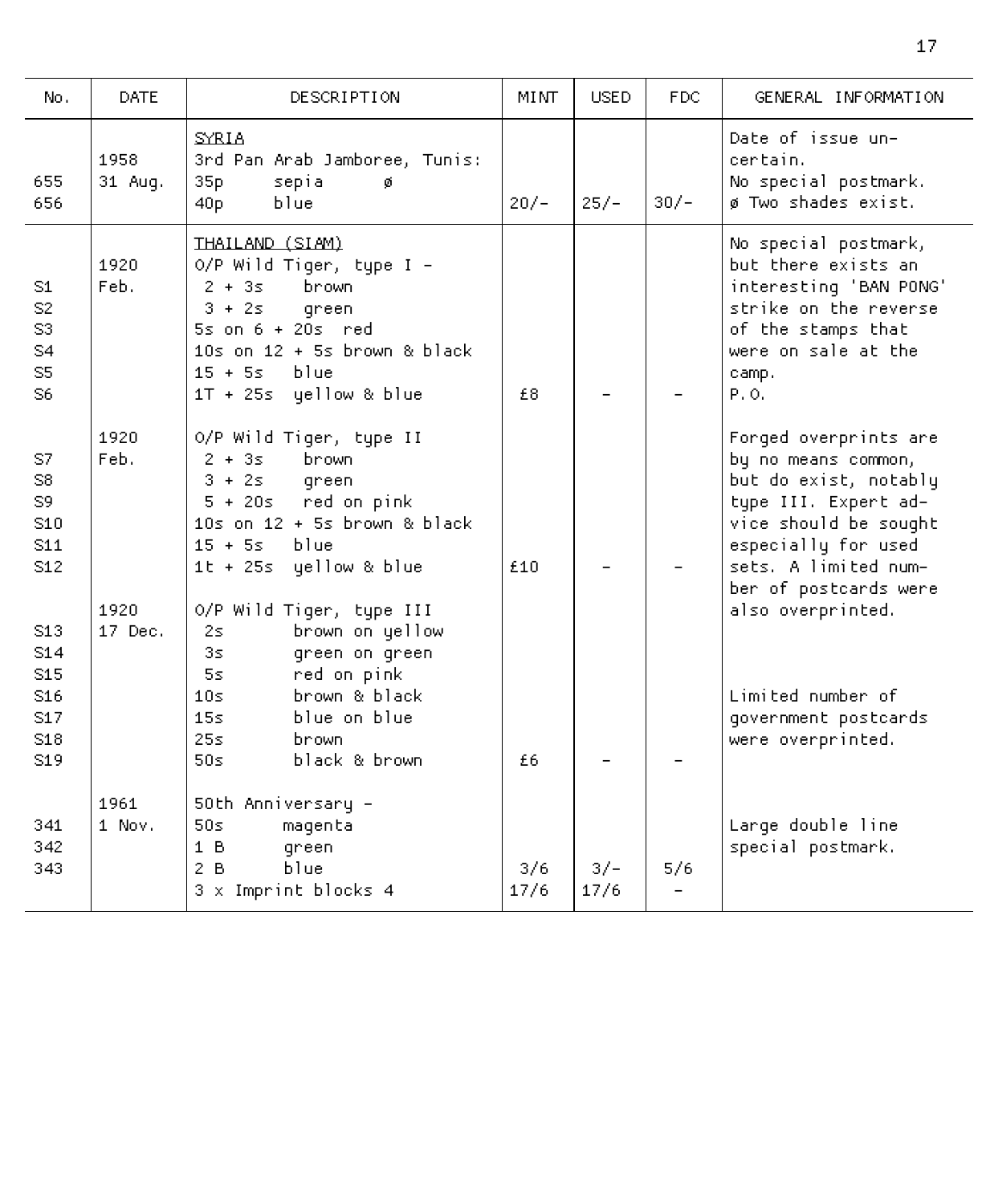| No.                                    | <b>DATE</b>                        | DESCRIPTION                                                                                                                                                                                                | <b>MINT</b>      | <b>USED</b>      | FDC.                            | GENERAL INFORMATION                                                                                         |
|----------------------------------------|------------------------------------|------------------------------------------------------------------------------------------------------------------------------------------------------------------------------------------------------------|------------------|------------------|---------------------------------|-------------------------------------------------------------------------------------------------------------|
|                                        | 1961<br>4 Apr.                     | TRINIDAD & TOBAGO<br>2nd Caribbean Jamboree -<br>multicoloured<br>8c. –<br>25c.<br>2 x Plate blocks 4                                                                                                      | 2/9<br>12/6      | 2/9              | 7/6<br>$\overline{\phantom{0}}$ | Special single line<br>postmark.<br>Imprint 8c - 1B in five<br>colours.<br>$\mathbf{H}$<br>Imprint 25c - 1A |
| 313<br>314<br>315<br>316<br>317<br>318 | 1961<br>7 Oct.                     | T0G0<br>20th Anniversary -<br>50c.<br>lake, green and red<br>violet and red<br>1f. .<br>10f.<br>black and brown<br>25f.<br>red, yellow & green<br>30f. l<br>red, brown & emerald<br>100f. magenta and blue | 8/6              | $10/-$           | $10/-$                          | Special double line<br>postmark<br>See Section B for                                                        |
|                                        |                                    | 6 x Plate blocks 4                                                                                                                                                                                         | $50/-$           | $50/-$           | $\overline{\phantom{0}}$        | miniature sheets.                                                                                           |
| 523<br>524<br>525<br>526<br>527        | 1960<br>9 Aug.                     | <b>TUNISIA</b><br>4th Pan Arab Jamboree -<br>turquoise<br>10m<br>25m<br>purple, red & green<br>lake, violet & green<br>30 <sub>m</sub><br>black, blue and red<br>40m<br>violet, purple & sepia<br>60m      | $7/-$            | $7/-$            | $20/-$                          | Special double line<br>postmark.                                                                            |
| 696-<br>701<br>700                     | 1938<br>29 Oct.                    | <b>TURKEY</b><br>15th Anniversary of Republic -<br>Complete set of 6<br>lilac (Scout bugler)<br>8K -                                                                                                       | $20/-$<br>$10/-$ | $25/-$<br>$10/-$ | $\overline{\phantom{a}}$        | No special postmark                                                                                         |
|                                        | 1946<br>26 Aug.                    | Red Cross –<br>Complete set of 8 including<br>one Scout value                                                                                                                                              | $50/-$           |                  |                                 |                                                                                                             |
|                                        | 1949<br>15 Jan.<br>1962<br>22 Jul. | Red Cross set O/P SEFKAT PULU<br>50th Anniversary -<br>30K green, red and black<br>grey, red and black<br>60K -<br>105K brown, red and black                                                               | 50/–<br>2/6      | 2/6              | 4/6                             | Special double line<br>postmark                                                                             |

18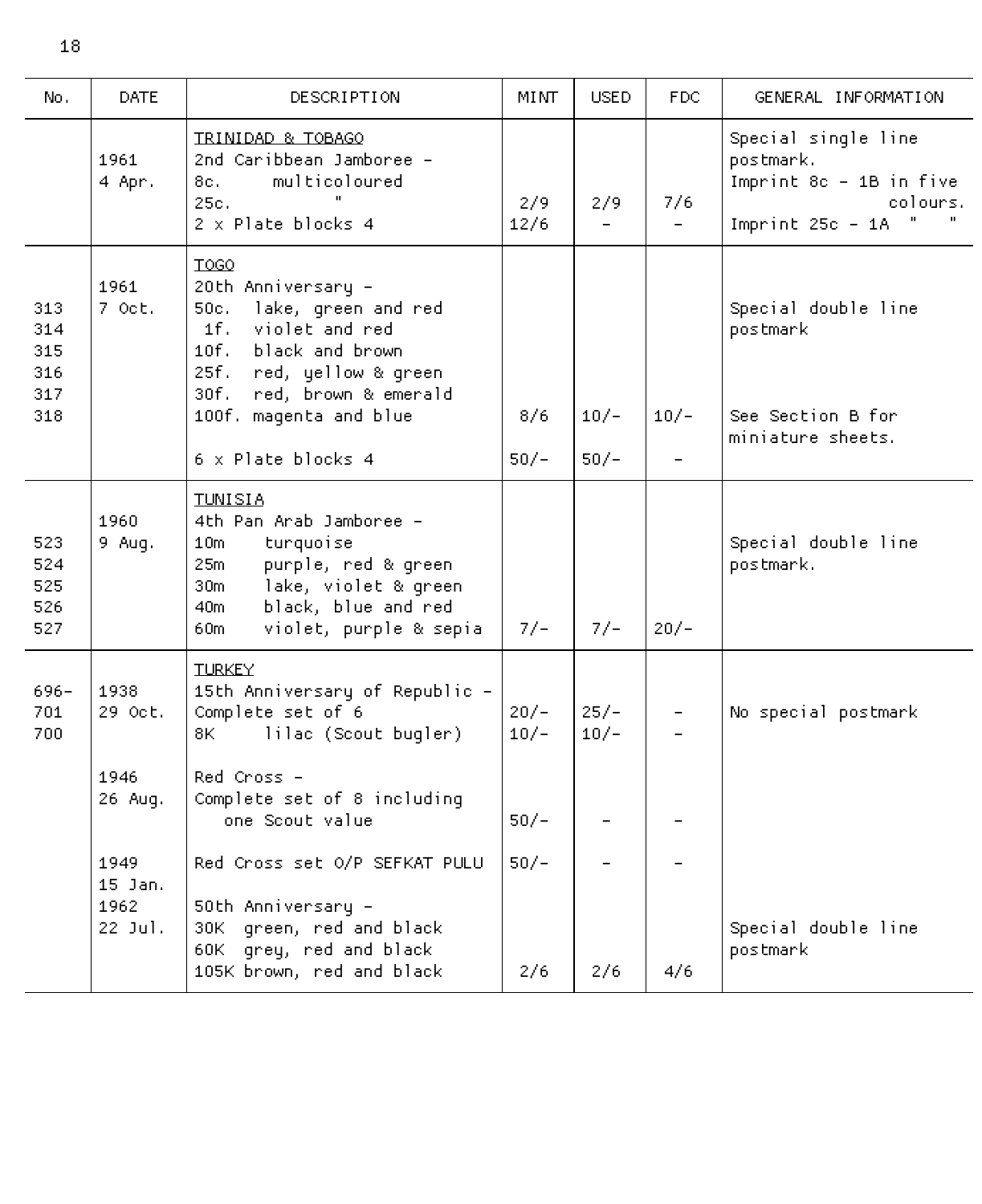| No.                         | DATE                    | DESCRIPTION                                                                                                                                        | <b>MINT</b>  | <b>USED</b> | <b>FDC</b>      | GENERAL INFORMATION                                                  |
|-----------------------------|-------------------------|----------------------------------------------------------------------------------------------------------------------------------------------------|--------------|-------------|-----------------|----------------------------------------------------------------------|
| 512                         | 1948<br>29 Oct.         | UNITED STATES OF AMERICA<br>Juliette Low commemorative -<br>3c.<br>green<br>Plate block 4                                                          | 9d.<br>$5/-$ | 3d          | $5/-$           | No special postmark                                                  |
| 538                         | 1950<br>30 Jun.<br>1960 | National Jamboree,<br>Valley Forge -<br>brown<br>3c.<br>Plate block 4<br>50th Anniversary –                                                        | 6d<br>$4/-$  | 2d<br>$4/-$ | $4/-$<br>$10/-$ | Postmarks -<br>1) large hand strike<br>2) small machine<br>postmark. |
| 683                         | 8 Feb.                  | 4c. red, brown and blue<br>Plate block 4                                                                                                           | 8d<br>3/6    | 2d<br>3/6   | 2/6<br>7/6      | Special postmark                                                     |
|                             | 1960<br>$24$ Jul.       | Guiding -<br>4c. red<br>Plate block 4                                                                                                              | 7d.<br>3/6   | 2d<br>3/6   | $2/-$<br>7/6    | No special postmark                                                  |
| S99<br>S100<br>S101<br>S102 | 1960<br>25 Dec.         | VIET-NAM<br>1st National Jamboree,<br>Trang Bom -<br>3d<br>green<br>4d<br>magenta<br>8d<br>magenta and maroon<br>20d<br>bluegreen and<br>turquoise | $10/-$       | 12/6        | $20/-$          | Two different single<br>line postmarks.                              |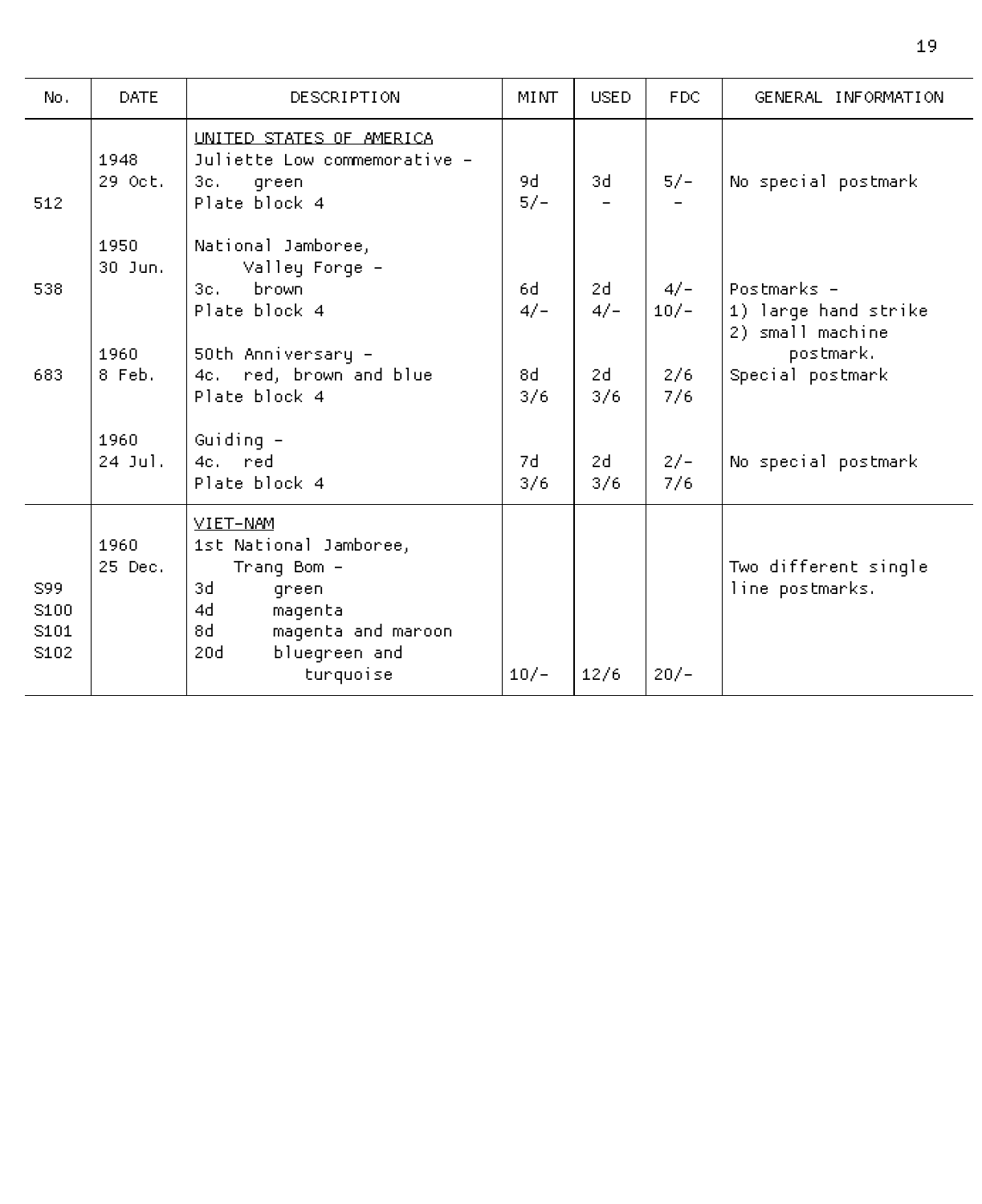# S E C T I O N B

# DOUBTFUL AND UNFAVOURABLE ITEMS

| No.                             | DATE.                   | <b>DESCRIPTION</b>                                                                                                                                                                                                                                                 | <b>MINT</b> | <b>USED</b> | FDC. | GENERAL INFORMATION                                                                                                                                                                                                                                                                                  |
|---------------------------------|-------------------------|--------------------------------------------------------------------------------------------------------------------------------------------------------------------------------------------------------------------------------------------------------------------|-------------|-------------|------|------------------------------------------------------------------------------------------------------------------------------------------------------------------------------------------------------------------------------------------------------------------------------------------------------|
|                                 | 1961<br>1962<br>25 Oct. | AF GHANT STAN<br>Women's Welfare Organisations<br>depicting Girl Scout -<br>red and black<br>50p.<br>175p. green and brown<br>Miniature sheet, perf.<br>Miniature sheet, imperf.<br>commemorating Afghan Scouts<br>Imperf. set of all values<br>given in Section A | $4/-$<br>£2 | $4/-$       |      | Girl Scouting not<br>recognised official-<br>ly in the country.<br>At present, but may<br>possibly be so in<br>near future.<br>Beware of 'faked'<br>F.D. covers.<br>Scout Association<br>now under formation<br>in this country. This<br>set limited to 2000<br>of each value.<br>See also-Section A |
| 422<br>423<br>424<br>425<br>426 | 1962                    | <b>BULGARIA</b><br>"Work and Joy" issue.<br>green<br>1L<br>red.<br>2L<br>black<br>4L - 1<br>hlue<br>71.<br>141<br>hnown                                                                                                                                            | $3/-$       | $3/-$       |      | No evidence of a<br>positive connection<br>with Scouting has<br>come to light.                                                                                                                                                                                                                       |
|                                 | 1957<br>5 Sep.          | DOMINICAN REPUBLIC<br>50th Anniversary and B-P<br>Centenary<br>Miniature sheet (flaq centre)<br>(Imperf.)<br>$\mathbf{u}$<br>(medallion<br>centre)<br>$\mathbf{u}$<br>(inner f.)                                                                                   | £20         | £20         | £20  | See Section A                                                                                                                                                                                                                                                                                        |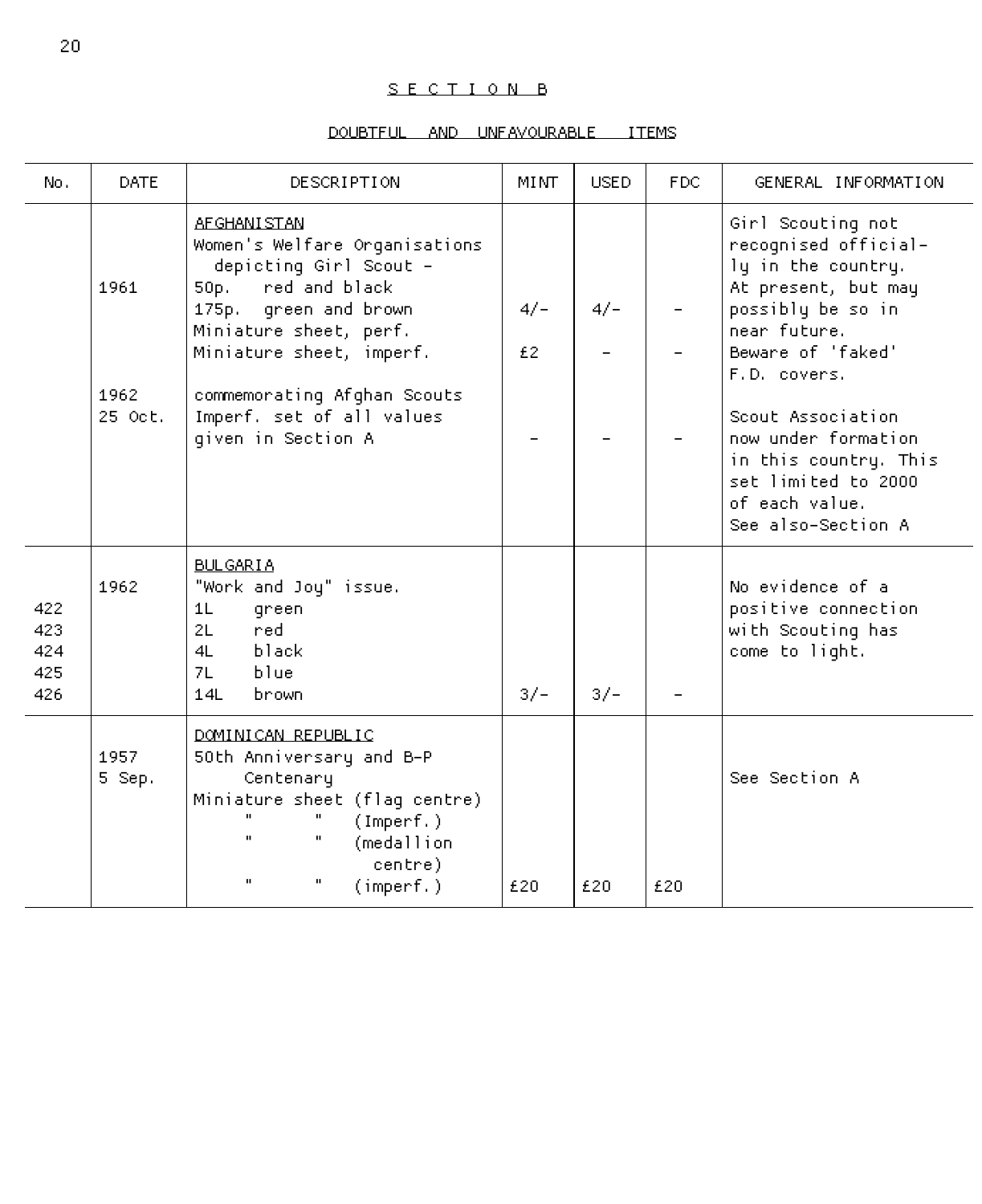| No.               | <b>DATE</b>       | DESCRIPTION                                                                                                                                                                           | MINT.        | USED.        | FDC.                     | GENERAL INFORMATION                                                                                                                  |
|-------------------|-------------------|---------------------------------------------------------------------------------------------------------------------------------------------------------------------------------------|--------------|--------------|--------------------------|--------------------------------------------------------------------------------------------------------------------------------------|
|                   | 1956<br>$25$ Jul. | <b>EGYPT</b><br>Pan Arab Jamboree -<br>Miniature sheet (perf.)<br>(inner f.)                                                                                                          | $450/-$      | $450/-$      |                          | These sheets were<br>originally offered<br>only to buyers of a<br>substantial quantity<br>of the regular<br>issues.<br>See Section A |
| 25.               | 1954              | FALKLAND IS, DEPENDENCIES<br>6d black and violet.<br>(RRS "Discovery")<br>Imprint block 4                                                                                             | 9d.          | 9d           | $7/6 +$                  | This vessel was at<br>one time owned by<br>the British B.S.Assn.<br>and used for sea<br>Scout training.                              |
| 28                | 1954              | 2/- black and red<br>(Pourquoi Pas)                                                                                                                                                   | 2/9          | 2/9          | $7/6 +$                  | Jean Charcot's ship.                                                                                                                 |
|                   | 1955              | 6d black and violet.<br>(O/P Transantarctic<br>Expedition)                                                                                                                            | $1/-$        | $1/-$        | $7/6$ +                  | See under FRANCE<br>below                                                                                                            |
|                   |                   | Imprint block 4                                                                                                                                                                       | $5/-$        | $5/-$        |                          |                                                                                                                                      |
| 348<br>348a       | 1937              | <b>FRANCE</b><br>65 + 35c. green (Jean Charcot).<br>90 + 35c. red purple (<br>- 11                                                                                                    | $1/-$<br>3/6 | $1/-$<br>3/6 | $\overline{\phantom{0}}$ | Jean Charcot – chief<br>Scout of France,<br>1911-1921.                                                                               |
| 393<br>1211       | 1939<br>1960      | 90c. blue (Clemenceau)<br>30 + 10c. crimson and red<br>(Jean Charcot)                                                                                                                 | 1/6          | 1/6          | $7/-$                    | "Tiger" Clemenceau<br>was founder of Siam<br>Scouts.                                                                                 |
| 689<br>690<br>691 | 1961<br>30 Sep.   | HAITI<br>Airmail O/P "18 Conference<br>Intern, Du Scout Mondial<br>Lisbonne, Sept. 1961"<br>20 + 25c. blue<br>$1G + 25c$ ,<br>green<br>$1.50G + 25c$ , red<br>Miniature sheet imperf. | $10/-$<br>£9 | $10/-$       | 12/6                     | Printed by<br>Courvoisier S.A.                                                                                                       |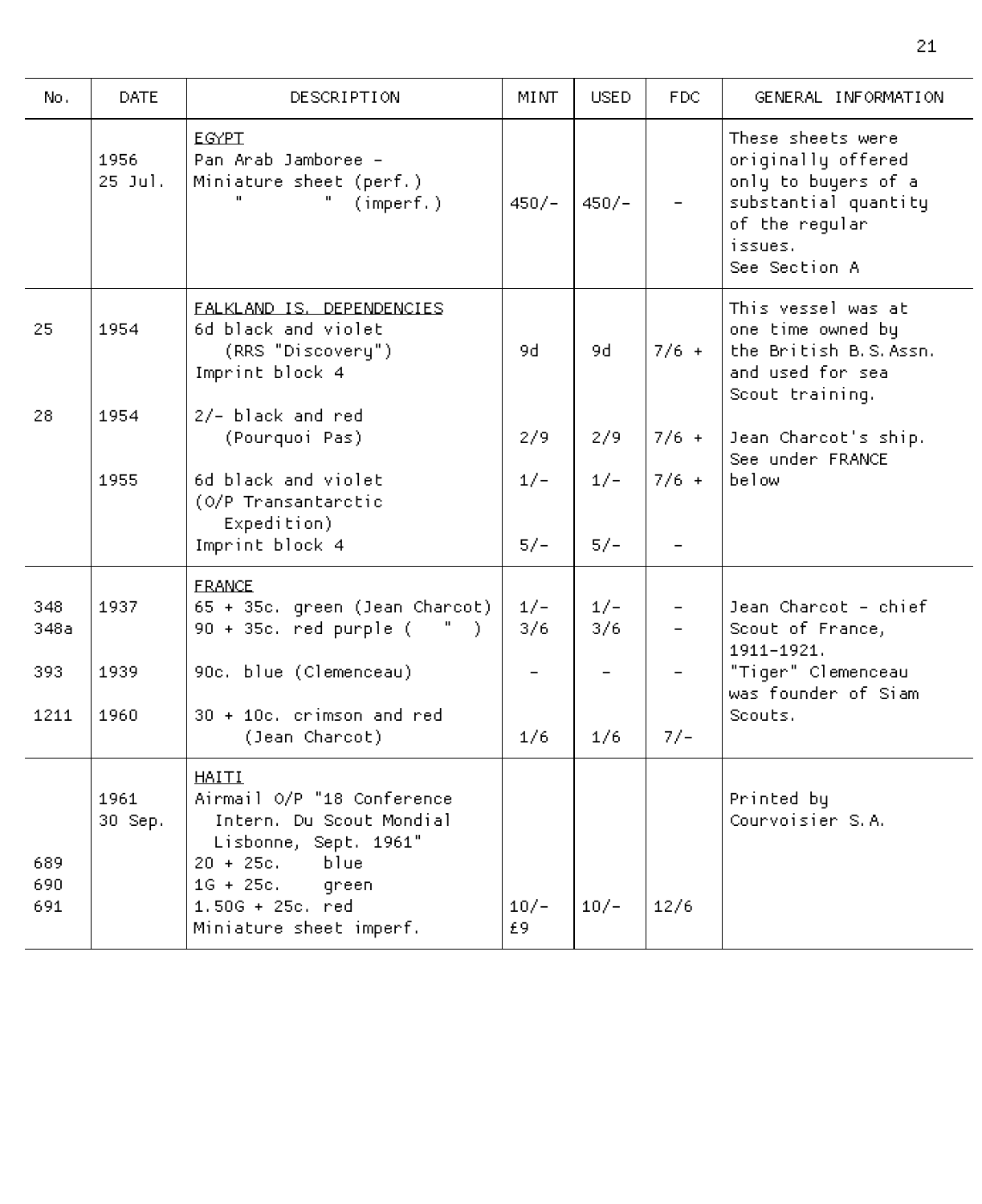| No.        | <b>DATE</b>                       | DESCRIPTION                                                                                                                                                                                                  | MI NT-           | <b>USED</b> | FDC.   | GENERAL INFORMATION                                                                                      |
|------------|-----------------------------------|--------------------------------------------------------------------------------------------------------------------------------------------------------------------------------------------------------------|------------------|-------------|--------|----------------------------------------------------------------------------------------------------------|
|            | 1962<br>26 Oct.                   | HAITI (contd)<br>O/P "Aeroport International<br>$1962" -$<br>20c. green, brown & purple<br>blue, green & red<br>50c.<br>green, brown & red<br>20c.<br>$*$<br>1.506 blue, black & brown<br>4 x Plate blocks 4 | 6/6<br>$30/-$    | 6/6         | $10/-$ | * Airmail<br>22nd Anniversary of<br>Scouting stamps O/P.<br>See Section A.                               |
| 492<br>493 | 1949<br>2 May                     | <b>HOLLAND</b><br>"Summer" set of 5.<br>5 + 3c. yellow and blue<br>$6 + 4c.$<br>green                                                                                                                        | $4/-$            | $3/-$       |        | Designer reported to<br>have said that he<br>did not have Scout-<br>ing in mind.                         |
|            | 1957<br>27 Feb.<br>1961<br>10 May | <b>KOREA</b><br>50th Anniversary of Scouting:<br>Miniature sheet<br>15th Anniversary of Guiding:<br>Miniature sheet                                                                                          | £15<br>$12/-$    | £15         |        | See Section A                                                                                            |
|            | 1962<br>5 Oct.                    | 40th Anniversary Korean<br>Scouting:<br>Miniature sheet                                                                                                                                                      |                  |             |        |                                                                                                          |
|            | 1961.<br>4 Dec.                   | LIBERIA<br>Commemorating Scouting -<br>35c. Miniature sheet (perf.)<br>$\mathbf{u}$<br>" $(inner)$                                                                                                           | $8/-$<br>£4      |             |        | These items were<br>cornered by New<br>York market.<br>See Section A                                     |
|            | 1962<br>$13$ $Jul.$               | LIBYA<br>3rd Philia, Tripoli -<br>5m )colours as<br>ť.<br>10m )normal stamp (imperf.<br>15m )issue<br>Miniature sheet, 20m, 30m. and<br>50m, of normal stamp designs.                                        | $10/-$<br>$15/-$ | $10/-$      | 12/6   | Special double line<br>postmark.<br>These items were sold<br>at a premium over<br>face.<br>See Section A |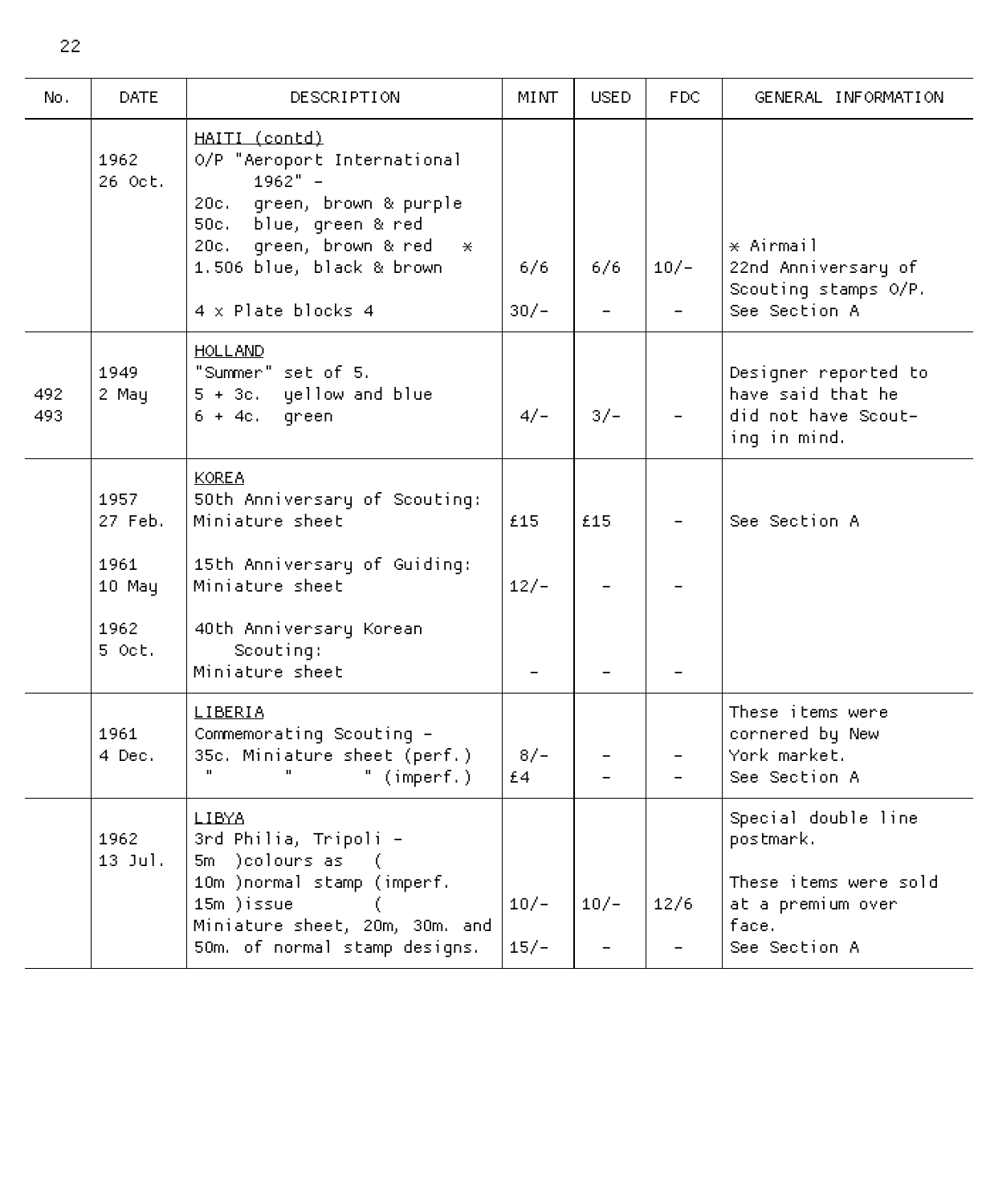| No.        | DATE.                        | DESCRIPTION                                                                                                                                                                            | MINT            | <b>USED</b>     | FDC.          | GENERAL INFORMATION                                                                                             |
|------------|------------------------------|----------------------------------------------------------------------------------------------------------------------------------------------------------------------------------------|-----------------|-----------------|---------------|-----------------------------------------------------------------------------------------------------------------|
|            | 1949<br>$15$ Jul.<br>1957    | NI CARAGUA<br>Sports set -<br>Miniature sheet (4 stamps) 2c.<br>" 2 cord<br>B-P Centenary                                                                                              | $40/-$<br>£5.   |                 |               | No quotation for<br>complete set of 13<br>can be given.<br>See Section A                                        |
|            |                              | Miniature sheets (2)(imperf.)                                                                                                                                                          | $21/-$          |                 |               |                                                                                                                 |
|            | 1962<br>6 Feb.               | PARAGUAY<br>Commemorating Paraguay<br>Scouting -<br>Miniature sheet (perf.)<br>(inner f.)                                                                                              |                 |                 |               | These items came in<br>the market at en-<br>hanced prices.<br>See Section A.                                    |
| 538<br>540 | 1959<br>$22$ Jul.<br>26 Jul. | PHILIPPINES<br>10th World Jamboree, Makiling:<br>$6 + 4c$ . ) tete-beche<br>$25 + 5c.$ ) pair<br>Miniature sheet (5 stamps)                                                            | $5/-$<br>$20/-$ | $5/-$<br>$30/-$ | 9/6<br>$40/-$ | See Section A<br>This item was sold<br>by the P.O. at a<br>figure exceeding the<br>face value of the<br>stamps. |
| 305        | 1938<br>11 Nov.              | POLAND.<br>Annexation of Teschen -<br>25G                                                                                                                                              | $2/-$           | 6d              | $25/-$        | Visual evidence<br>only.                                                                                        |
|            | 1961<br>7 Oct.               | T0G0<br>20th Anniversary -<br>Miniature sheet imperf.<br>grey paper.<br>H.<br>sheet 'mock' perf.<br>grey paper.<br>sheet imperf.<br>yellow paper<br>sheet 'mock' perf.<br>yellow paper | $35/-$          | $35/-$          | $50/-$        | Each miniature<br>sheet contains<br>all six stamps.<br>See Section A                                            |